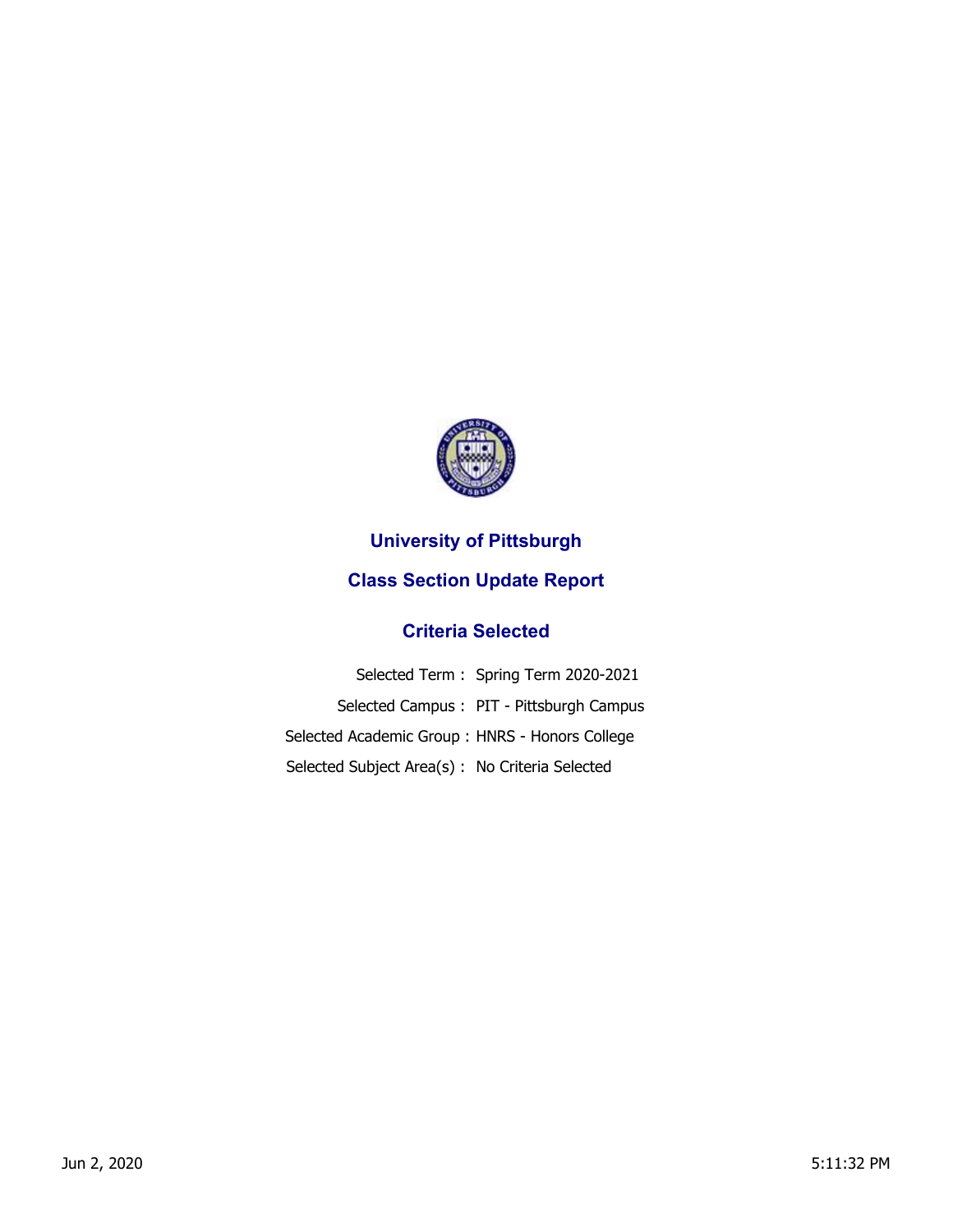| Jun 2, 2020 5:11:32 PM                                                                                                                                                                            | <b>Class Section Update Report</b>                                                                     | Cancel                                                                                 | Change                                                           |
|---------------------------------------------------------------------------------------------------------------------------------------------------------------------------------------------------|--------------------------------------------------------------------------------------------------------|----------------------------------------------------------------------------------------|------------------------------------------------------------------|
| Page 1 of 19                                                                                                                                                                                      | University of Pittsburgh                                                                               |                                                                                        |                                                                  |
| <b>Term: 2214</b>                                                                                                                                                                                 | <b>Campus: PIT - Pittsburgh Campus</b>                                                                 | <b>Academic Group: HNRS - Honors College</b>                                           |                                                                  |
| <b>Course ID: 110998</b><br><b>Subject Area: HONORS</b><br>Catalog Nbr: 0001<br><b>Class Nbr: 29486</b><br><b>Course Offering Nbr: 1</b><br><b>Academic Organization: HONORS - Honors College</b> | <b>Class Section: 1010</b><br><b>Component: LEC - Lecture</b><br><b>Class Type: Enrollment Section</b> | <b>Minimum</b><br><b>Units: 1.00</b><br><b>Academic Progress</b><br><b>Units: 1.00</b> | <b>Maximum</b><br><b>Units: 1.00</b><br><b>FA Units:</b><br>1.00 |
| <b>Short Title: UNIVERSITY ORIENTATION</b>                                                                                                                                                        |                                                                                                        |                                                                                        |                                                                  |
| Free Format Topic: (30 Characters)<br>UNIVERSITY HONORS COLLEGE                                                                                                                                   |                                                                                                        | Fee Type:                                                                              | Fee Amount:                                                      |
| <b>Session: AT</b><br><b>Start Date: 1/11/2021</b>                                                                                                                                                | End Date: 4/23/2021                                                                                    | <b>Associated Class: 1010</b>                                                          | Location: PGH                                                    |
| <b>Schedule</b><br>Y/N<br>Print: Y                                                                                                                                                                | <b>Instructor</b><br><b>Instructor Role</b><br>ID:<br>2932937<br>Primary Instructor                    | <b>Instructor Name:</b><br>Fraser, David                                               |                                                                  |
| <b>Facility ID:</b><br>Room:<br><b>NEEDSAROOM</b>                                                                                                                                                 | <b>Room Capacity: Mtg Start:</b><br>Mtg End:<br>10:00 AM<br>10:50 AM                                   | <b>Start Date:</b><br>Day:<br>1/11/2021<br>Fr                                          | <b>End Date:</b><br>4/23/2021                                    |
| <b>Consent:</b><br><b>Grading Basis:</b><br>Satisfactory/No<br>No Special Consent<br>Credit<br>Required                                                                                           | <b>Instructor Edit:</b><br>No Enrollment<br>Choice                                                     | <b>Enrollment</b><br>Capacity: 12                                                      |                                                                  |
| <b>Course</b><br>Course<br><b>Attribute:</b><br><b>Attribute Value: Subject:</b><br><b>UHC</b><br><b>UHC</b>                                                                                      | <b>Combined Section</b><br><b>Combined Section</b><br><b>Catalog Nbr:</b>                              | <b>Combined Section</b><br><b>Class Number:</b>                                        | <b>Combined Section</b><br><b>Enrollment Capacity:</b>           |
| <b>Room Characteristic</b><br>PeopleSoft - Scheduled (PS)                                                                                                                                         |                                                                                                        |                                                                                        |                                                                  |
| <b>Reserve Capacity Requirement</b><br><b>Start Date</b>                                                                                                                                          | <b>Cap Enrl</b>                                                                                        |                                                                                        |                                                                  |
|                                                                                                                                                                                                   |                                                                                                        |                                                                                        |                                                                  |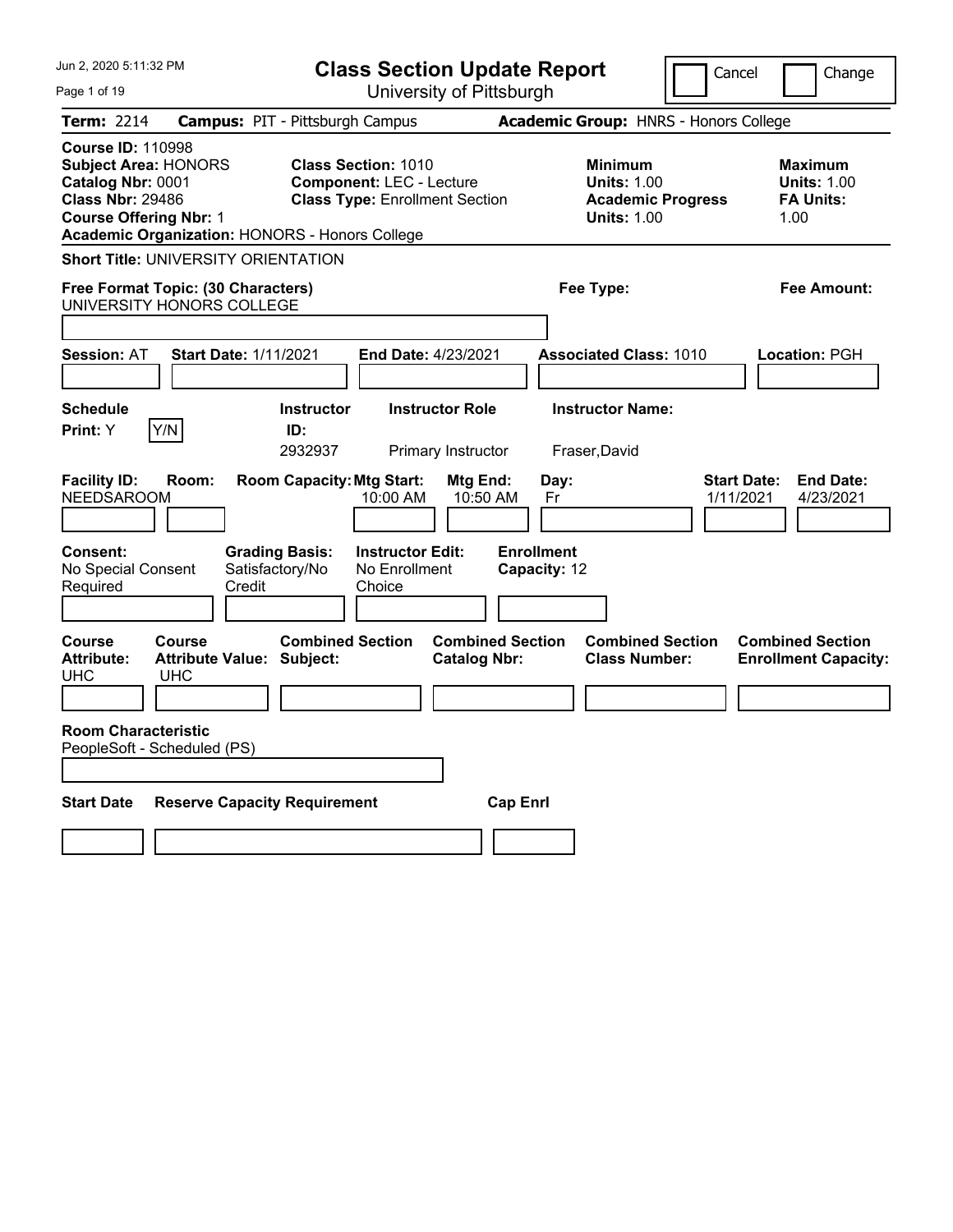| Jun 2, 2020 5:11:32 PM                                                                                                                                                                            | <b>Class Section Update Report</b>                                                                     | Cancel                                                                                 | Change                                                           |
|---------------------------------------------------------------------------------------------------------------------------------------------------------------------------------------------------|--------------------------------------------------------------------------------------------------------|----------------------------------------------------------------------------------------|------------------------------------------------------------------|
| Page 2 of 19                                                                                                                                                                                      | University of Pittsburgh                                                                               |                                                                                        |                                                                  |
| Term: 2214                                                                                                                                                                                        | <b>Campus: PIT - Pittsburgh Campus</b>                                                                 | Academic Group: HNRS - Honors College                                                  |                                                                  |
| <b>Course ID: 110998</b><br><b>Subject Area: HONORS</b><br>Catalog Nbr: 0001<br><b>Class Nbr: 29487</b><br><b>Course Offering Nbr: 1</b><br><b>Academic Organization: HONORS - Honors College</b> | <b>Class Section: 1020</b><br><b>Component: LEC - Lecture</b><br><b>Class Type: Enrollment Section</b> | <b>Minimum</b><br><b>Units: 1.00</b><br><b>Academic Progress</b><br><b>Units: 1.00</b> | <b>Maximum</b><br><b>Units: 1.00</b><br><b>FA Units:</b><br>1.00 |
| <b>Short Title: UNIVERSITY ORIENTATION</b>                                                                                                                                                        |                                                                                                        |                                                                                        |                                                                  |
| Free Format Topic: (30 Characters)<br>UNIVERSITY HONORS COLLEGE                                                                                                                                   |                                                                                                        | Fee Type:                                                                              | Fee Amount:                                                      |
| <b>Start Date: 1/11/2021</b><br><b>Session: AT</b>                                                                                                                                                | <b>End Date: 4/23/2021</b>                                                                             | <b>Associated Class: 1020</b>                                                          | Location: PGH                                                    |
|                                                                                                                                                                                                   |                                                                                                        |                                                                                        |                                                                  |
| Schedule<br>Print: Y<br>Y/N                                                                                                                                                                       | <b>Instructor</b><br><b>Instructor Role</b><br>ID:<br>2963003<br>Primary Instructor                    | <b>Instructor Name:</b><br>Greene, Lesha                                               |                                                                  |
| <b>Facility ID:</b><br>Room:<br><b>NEEDSAROOM</b>                                                                                                                                                 | <b>Room Capacity: Mtg Start:</b><br>Mtg End:<br>12:00 PM<br>12:50 PM                                   | Day:<br>1/11/2021<br>Fr                                                                | <b>End Date:</b><br><b>Start Date:</b><br>4/23/2021              |
| Consent:<br><b>Grading Basis:</b><br>Satisfactory/No<br>No Special Consent<br>Credit<br>Required                                                                                                  | <b>Instructor Edit:</b><br>No Enrollment<br>Choice                                                     | <b>Enrollment</b><br>Capacity: 12                                                      |                                                                  |
| Course<br>Course<br><b>Attribute Value: Subject:</b><br><b>Attribute:</b><br><b>UHC</b><br><b>UHC</b>                                                                                             | <b>Combined Section</b><br><b>Combined Section</b><br><b>Catalog Nbr:</b>                              | <b>Combined Section</b><br><b>Class Number:</b>                                        | <b>Combined Section</b><br><b>Enrollment Capacity:</b>           |
| <b>Room Characteristic</b><br>PeopleSoft - Scheduled (PS)                                                                                                                                         |                                                                                                        |                                                                                        |                                                                  |
| <b>Reserve Capacity Requirement</b><br><b>Start Date</b>                                                                                                                                          | <b>Cap Enrl</b>                                                                                        |                                                                                        |                                                                  |
|                                                                                                                                                                                                   |                                                                                                        |                                                                                        |                                                                  |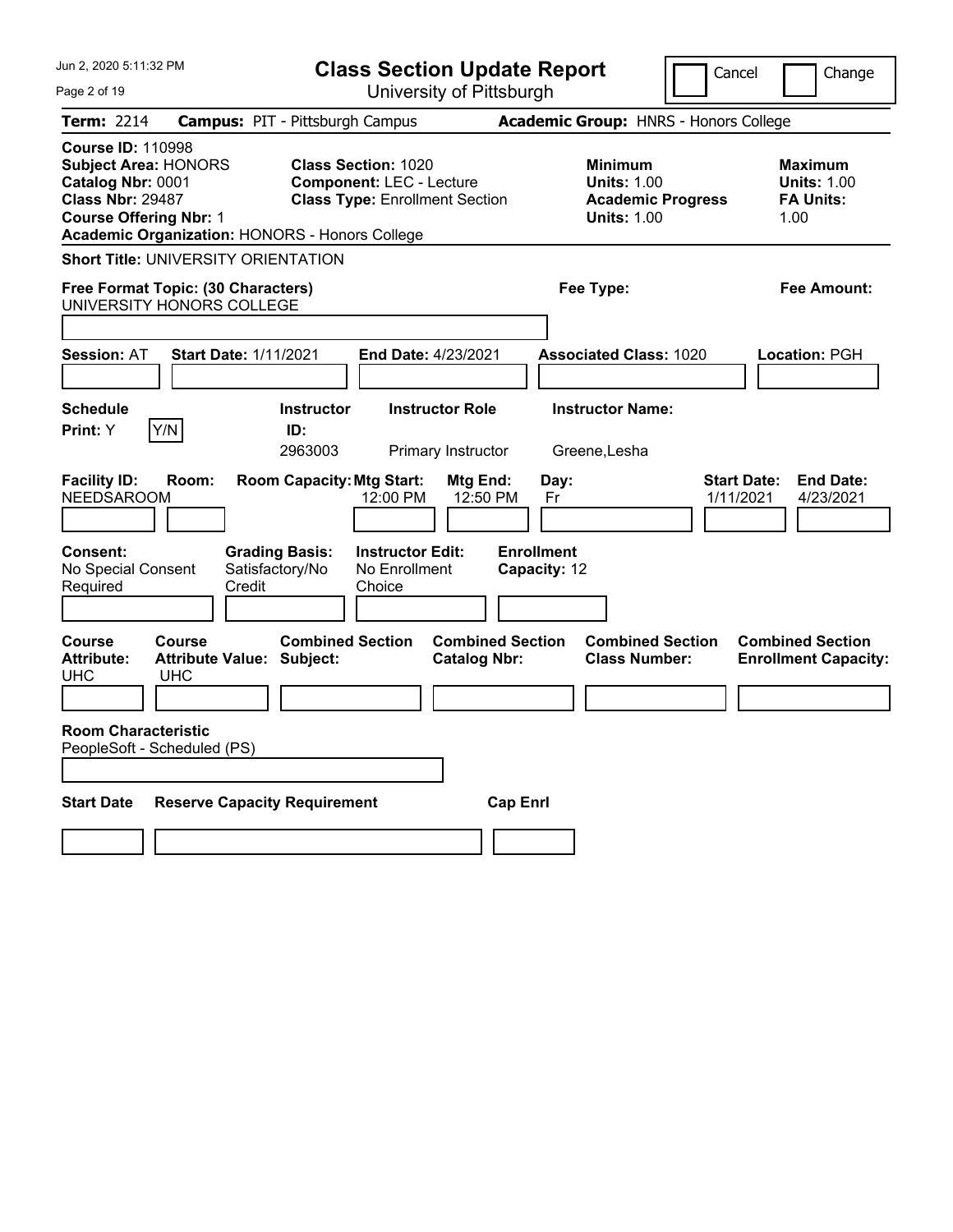| Jun 2, 2020 5:11:32 PM                                                                                                                                                                            | <b>Class Section Update Report</b>                                                                     | Cancel                                                                                 | Change                                                           |
|---------------------------------------------------------------------------------------------------------------------------------------------------------------------------------------------------|--------------------------------------------------------------------------------------------------------|----------------------------------------------------------------------------------------|------------------------------------------------------------------|
| Page 3 of 19                                                                                                                                                                                      | University of Pittsburgh                                                                               |                                                                                        |                                                                  |
| <b>Term: 2214</b>                                                                                                                                                                                 | <b>Campus: PIT - Pittsburgh Campus</b>                                                                 | <b>Academic Group: HNRS - Honors College</b>                                           |                                                                  |
| <b>Course ID: 110998</b><br><b>Subject Area: HONORS</b><br>Catalog Nbr: 0001<br><b>Class Nbr: 29489</b><br><b>Course Offering Nbr: 1</b><br><b>Academic Organization: HONORS - Honors College</b> | <b>Class Section: 1030</b><br><b>Component: LEC - Lecture</b><br><b>Class Type: Enrollment Section</b> | <b>Minimum</b><br><b>Units: 1.00</b><br><b>Academic Progress</b><br><b>Units: 1.00</b> | <b>Maximum</b><br><b>Units: 1.00</b><br><b>FA Units:</b><br>1.00 |
| <b>Short Title: UNIVERSITY ORIENTATION</b>                                                                                                                                                        |                                                                                                        |                                                                                        |                                                                  |
| Free Format Topic: (30 Characters)<br>UNIVERSITY HONORS COLLEGE                                                                                                                                   |                                                                                                        | Fee Type:                                                                              | Fee Amount:                                                      |
| <b>Session: AT</b><br><b>Start Date: 1/11/2021</b>                                                                                                                                                | End Date: 4/23/2021                                                                                    | <b>Associated Class: 1030</b>                                                          | Location: PGH                                                    |
| <b>Schedule</b><br>Y/N<br>Print: Y                                                                                                                                                                | <b>Instructor</b><br><b>Instructor Role</b><br>ID:<br>2964316<br>Primary Instructor                    | <b>Instructor Name:</b><br>Beatty, Aidan                                               |                                                                  |
| <b>Facility ID:</b><br>Room:<br><b>NEEDSAROOM</b>                                                                                                                                                 | <b>Room Capacity: Mtg Start:</b><br>Mtg End:<br>12:00 PM<br>12:50 PM                                   | <b>Start Date:</b><br>Day:<br>We<br>1/11/2021                                          | <b>End Date:</b><br>4/23/2021                                    |
| <b>Consent:</b><br><b>Grading Basis:</b><br>Satisfactory/No<br>No Special Consent<br>Credit<br>Required                                                                                           | <b>Instructor Edit:</b><br>No Enrollment<br>Choice                                                     | <b>Enrollment</b><br>Capacity: 12                                                      |                                                                  |
| <b>Course</b><br>Course<br><b>Attribute:</b><br><b>Attribute Value: Subject:</b><br><b>UHC</b><br><b>UHC</b>                                                                                      | <b>Combined Section</b><br><b>Combined Section</b><br><b>Catalog Nbr:</b>                              | <b>Combined Section</b><br><b>Class Number:</b>                                        | <b>Combined Section</b><br><b>Enrollment Capacity:</b>           |
| <b>Room Characteristic</b><br>PeopleSoft - Scheduled (PS)                                                                                                                                         |                                                                                                        |                                                                                        |                                                                  |
| <b>Reserve Capacity Requirement</b><br><b>Start Date</b>                                                                                                                                          | <b>Cap Enrl</b>                                                                                        |                                                                                        |                                                                  |
|                                                                                                                                                                                                   |                                                                                                        |                                                                                        |                                                                  |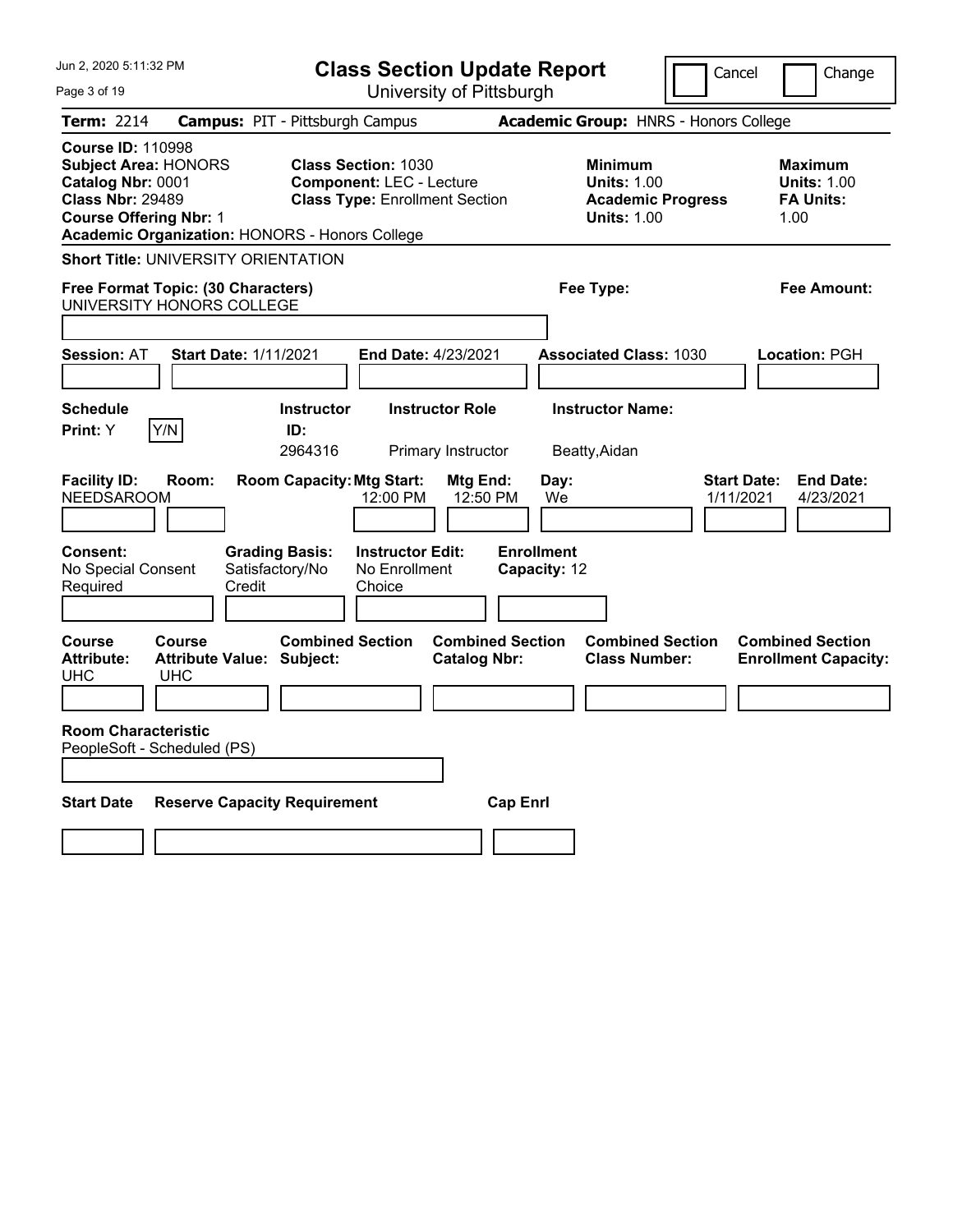| Jun 2, 2020 5:11:32 PM                                                                                                                                                                            | <b>Class Section Update Report</b>                                                                     | Cancel                                                                                 | Change                                                           |
|---------------------------------------------------------------------------------------------------------------------------------------------------------------------------------------------------|--------------------------------------------------------------------------------------------------------|----------------------------------------------------------------------------------------|------------------------------------------------------------------|
| Page 4 of 19                                                                                                                                                                                      | University of Pittsburgh                                                                               |                                                                                        |                                                                  |
| <b>Term: 2214</b>                                                                                                                                                                                 | <b>Campus: PIT - Pittsburgh Campus</b>                                                                 | Academic Group: HNRS - Honors College                                                  |                                                                  |
| <b>Course ID: 110998</b><br><b>Subject Area: HONORS</b><br>Catalog Nbr: 0001<br><b>Class Nbr: 29491</b><br><b>Course Offering Nbr: 1</b><br><b>Academic Organization: HONORS - Honors College</b> | <b>Class Section: 1040</b><br><b>Component: LEC - Lecture</b><br><b>Class Type: Enrollment Section</b> | <b>Minimum</b><br><b>Units: 1.00</b><br><b>Academic Progress</b><br><b>Units: 1.00</b> | <b>Maximum</b><br><b>Units: 1.00</b><br><b>FA Units:</b><br>1.00 |
| <b>Short Title: UNIVERSITY ORIENTATION</b>                                                                                                                                                        |                                                                                                        |                                                                                        |                                                                  |
| Free Format Topic: (30 Characters)<br>UNIVERSITY HONORS COLLEGE                                                                                                                                   |                                                                                                        | Fee Type:                                                                              | Fee Amount:                                                      |
| <b>Session: AT</b><br><b>Start Date: 1/11/2021</b>                                                                                                                                                | End Date: 4/23/2021                                                                                    | <b>Associated Class: 1040</b>                                                          | Location: PGH                                                    |
| <b>Schedule</b><br>Y/N<br>Print: Y                                                                                                                                                                | <b>Instructor</b><br><b>Instructor Role</b><br>ID:<br>3306708<br><b>Primary Instructor</b>             | <b>Instructor Name:</b><br>Cannon, Joshua W                                            |                                                                  |
| <b>Facility ID:</b><br>Room:<br><b>NEEDSAROOM</b>                                                                                                                                                 | <b>Room Capacity: Mtg Start:</b><br>Mtg End:<br>12:00 PM<br>12:50 PM                                   | Day:<br>Mo                                                                             | <b>Start Date:</b><br><b>End Date:</b><br>4/23/2021<br>1/11/2021 |
| Consent:<br>No Special Consent<br>Satisfactory/No<br>Credit<br>Required                                                                                                                           | <b>Grading Basis:</b><br><b>Instructor Edit:</b><br>No Enrollment<br>Choice                            | <b>Enrollment</b><br>Capacity: 12                                                      |                                                                  |
| <b>Course</b><br>Course<br><b>Attribute Value: Subject:</b><br><b>Attribute:</b><br><b>UHC</b><br><b>UHC</b>                                                                                      | <b>Combined Section</b><br><b>Combined Section</b><br><b>Catalog Nbr:</b>                              | <b>Combined Section</b><br><b>Class Number:</b>                                        | <b>Combined Section</b><br><b>Enrollment Capacity:</b>           |
| <b>Room Characteristic</b><br>PeopleSoft - Scheduled (PS)                                                                                                                                         |                                                                                                        |                                                                                        |                                                                  |
| <b>Reserve Capacity Requirement</b><br><b>Start Date</b>                                                                                                                                          | <b>Cap Enrl</b>                                                                                        |                                                                                        |                                                                  |
|                                                                                                                                                                                                   |                                                                                                        |                                                                                        |                                                                  |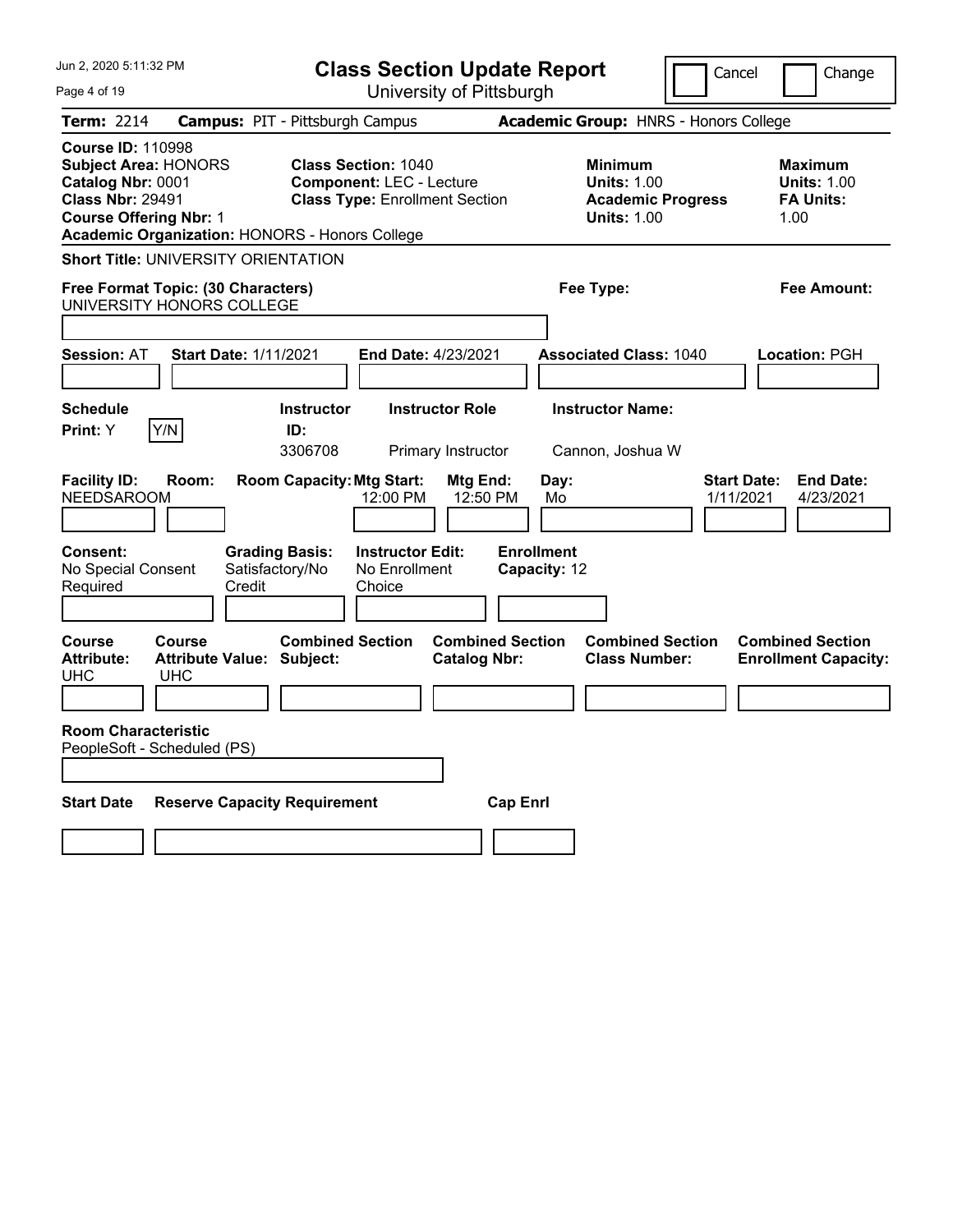| Jun 2. 2020 5:11:32 PM                                                                                                                                                                            | <b>Class Section Update Report</b>                                                                     | Cancel                                                                                 | Change                                                           |
|---------------------------------------------------------------------------------------------------------------------------------------------------------------------------------------------------|--------------------------------------------------------------------------------------------------------|----------------------------------------------------------------------------------------|------------------------------------------------------------------|
| Page 5 of 19                                                                                                                                                                                      | University of Pittsburgh                                                                               |                                                                                        |                                                                  |
| Term: 2214                                                                                                                                                                                        | <b>Campus: PIT - Pittsburgh Campus</b>                                                                 | Academic Group: HNRS - Honors College                                                  |                                                                  |
| <b>Course ID: 110998</b><br><b>Subject Area: HONORS</b><br>Catalog Nbr: 0001<br><b>Class Nbr: 25096</b><br><b>Course Offering Nbr: 1</b><br><b>Academic Organization: HONORS - Honors College</b> | <b>Class Section: 1050</b><br><b>Component: LEC - Lecture</b><br><b>Class Type: Enrollment Section</b> | <b>Minimum</b><br><b>Units: 1.00</b><br><b>Academic Progress</b><br><b>Units: 1.00</b> | <b>Maximum</b><br><b>Units: 1.00</b><br><b>FA Units:</b><br>1.00 |
| <b>Short Title: UNIVERSITY ORIENTATION</b>                                                                                                                                                        |                                                                                                        |                                                                                        |                                                                  |
| Free Format Topic: (30 Characters)<br>UNIVERSITY HONORS COLLEGE                                                                                                                                   |                                                                                                        | Fee Type:                                                                              | Fee Amount:                                                      |
| <b>Start Date: 1/11/2021</b><br><b>Session: AT</b>                                                                                                                                                | <b>End Date: 4/23/2021</b>                                                                             | <b>Associated Class: 1050</b>                                                          | Location: PGH                                                    |
|                                                                                                                                                                                                   |                                                                                                        |                                                                                        |                                                                  |
| Schedule<br>Print: Y<br>Y/N                                                                                                                                                                       | <b>Instructor</b><br><b>Instructor Role</b><br>ID:<br>4030435<br>Primary Instructor                    | <b>Instructor Name:</b><br>Say, Brett H                                                |                                                                  |
| <b>Facility ID:</b><br>Room:<br><b>NEEDSAROOM</b>                                                                                                                                                 | <b>Room Capacity: Mtg Start:</b><br><b>Mtg End:</b><br>2:00 PM<br>2:50 PM                              | Day:<br>1/11/2021<br>Mo                                                                | <b>End Date:</b><br><b>Start Date:</b><br>4/23/2021              |
| Consent:<br><b>Grading Basis:</b><br>Satisfactory/No<br>No Special Consent<br>Credit<br>Required                                                                                                  | <b>Instructor Edit:</b><br>No Enrollment<br>Choice                                                     | <b>Enrollment</b><br>Capacity: 12                                                      |                                                                  |
| Course<br>Course<br><b>Attribute Value: Subject:</b><br><b>Attribute:</b><br><b>UHC</b><br><b>UHC</b>                                                                                             | <b>Combined Section</b><br><b>Combined Section</b><br><b>Catalog Nbr:</b>                              | <b>Combined Section</b><br><b>Class Number:</b>                                        | <b>Combined Section</b><br><b>Enrollment Capacity:</b>           |
|                                                                                                                                                                                                   |                                                                                                        |                                                                                        |                                                                  |
| <b>Room Characteristic</b><br>PeopleSoft - Scheduled (PS)                                                                                                                                         |                                                                                                        |                                                                                        |                                                                  |
|                                                                                                                                                                                                   |                                                                                                        |                                                                                        |                                                                  |
| <b>Reserve Capacity Requirement</b><br><b>Start Date</b>                                                                                                                                          | <b>Cap Enrl</b>                                                                                        |                                                                                        |                                                                  |
|                                                                                                                                                                                                   |                                                                                                        |                                                                                        |                                                                  |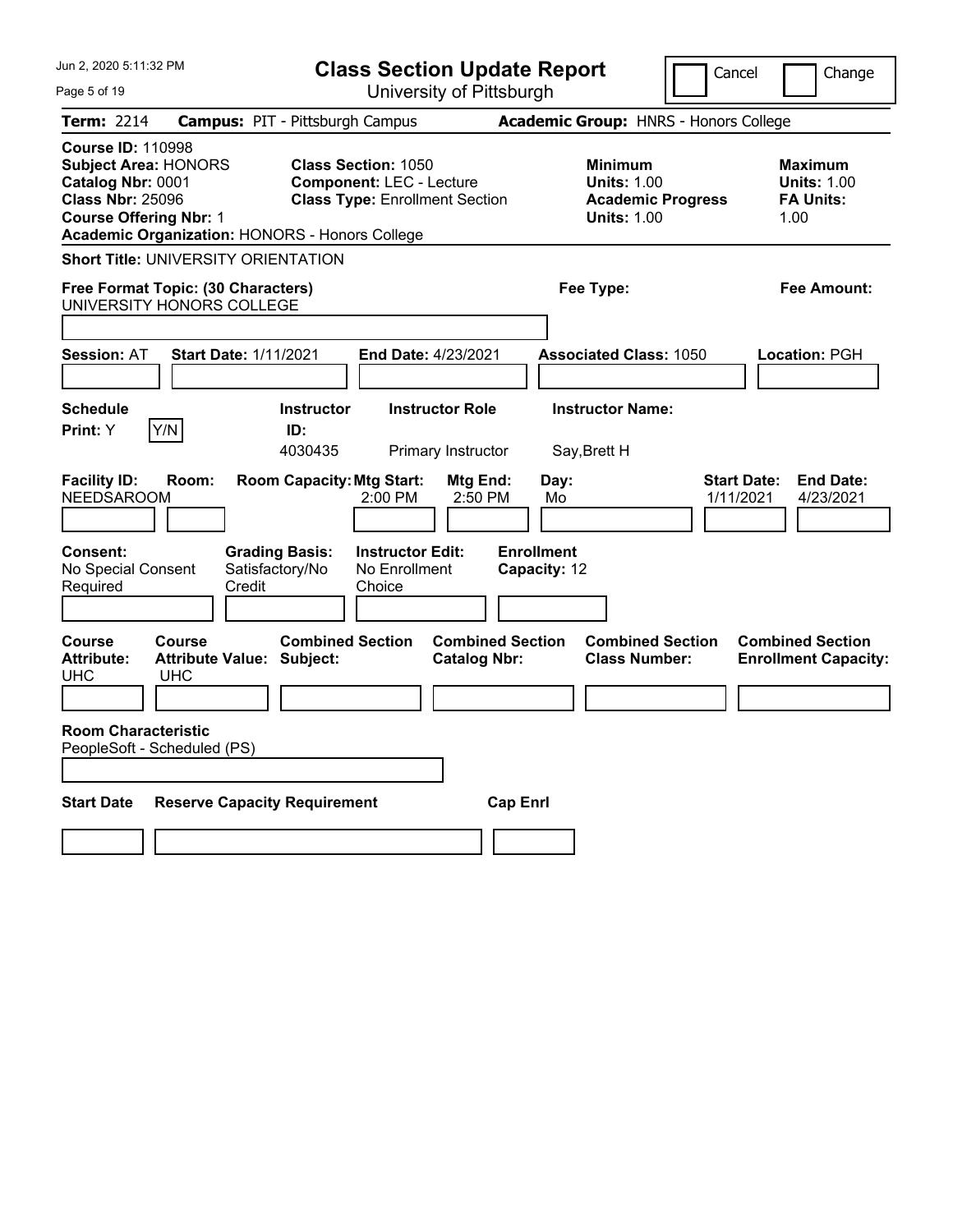| Jun 2, 2020 5:11:32 PM                                                                                                                                                                            | <b>Class Section Update Report</b>                                                                     | Cancel                                                                                 | Change                                                           |
|---------------------------------------------------------------------------------------------------------------------------------------------------------------------------------------------------|--------------------------------------------------------------------------------------------------------|----------------------------------------------------------------------------------------|------------------------------------------------------------------|
| Page 6 of 19                                                                                                                                                                                      | University of Pittsburgh                                                                               |                                                                                        |                                                                  |
| Term: 2214                                                                                                                                                                                        | <b>Campus: PIT - Pittsburgh Campus</b>                                                                 | Academic Group: HNRS - Honors College                                                  |                                                                  |
| <b>Course ID: 111000</b><br><b>Subject Area: HONORS</b><br>Catalog Nbr: 0010<br><b>Class Nbr: 29828</b><br><b>Course Offering Nbr: 1</b><br><b>Academic Organization: HONORS - Honors College</b> | <b>Class Section: 1010</b><br><b>Component: LEC - Lecture</b><br><b>Class Type: Enrollment Section</b> | <b>Minimum</b><br><b>Units: 1.00</b><br><b>Academic Progress</b><br><b>Units: 1.00</b> | <b>Maximum</b><br><b>Units: 1.00</b><br><b>FA Units:</b><br>1.00 |
| Short Title: CHANCELLOR SCHOLAR ORIENTATION                                                                                                                                                       |                                                                                                        |                                                                                        |                                                                  |
| Free Format Topic: (30 Characters)<br>UNIVERSITY HONORS COLLEGE                                                                                                                                   |                                                                                                        | Fee Type:                                                                              | Fee Amount:                                                      |
| <b>Start Date: 1/11/2021</b><br><b>Session: AT</b>                                                                                                                                                | End Date: 4/23/2021                                                                                    | <b>Associated Class: 1010</b>                                                          | <b>Location: PGH</b>                                             |
| <b>Schedule</b><br>Y/N<br><b>Print:</b> Y                                                                                                                                                         | <b>Instructor</b><br><b>Instructor Role</b><br>ID:<br>2905837<br>Primary Instructor                    | <b>Instructor Name:</b><br>Hornyak, David A                                            |                                                                  |
| <b>Facility ID:</b><br>Room:<br><b>TBATBA</b><br>TBA<br>$\Omega$<br><b>Consent:</b><br><b>Grading Basis:</b><br><b>Department Consent</b><br>Satisfactory/No<br>Required<br>Credit                | <b>Room Capacity: Mtg Start:</b><br>Mtg End:<br><b>Instructor Edit:</b><br>No Enrollment<br>Choice     | <b>Start Date:</b><br>Day:<br>1/11/2021<br><b>Enrollment</b><br>Capacity: 12           | <b>End Date:</b><br>4/23/2021                                    |
| Course<br>Course<br><b>Attribute:</b><br><b>Attribute Value: Subject:</b><br>UHC<br><b>UHC</b><br><b>Room Characteristic</b>                                                                      | <b>Combined Section</b><br><b>Combined Section</b><br><b>Catalog Nbr:</b>                              | <b>Combined Section</b><br><b>Class Number:</b>                                        | <b>Combined Section</b><br><b>Enrollment Capacity:</b>           |
|                                                                                                                                                                                                   |                                                                                                        |                                                                                        |                                                                  |
| <b>Start Date</b><br><b>Reserve Capacity Requirement</b>                                                                                                                                          | <b>Cap Enrl</b>                                                                                        |                                                                                        |                                                                  |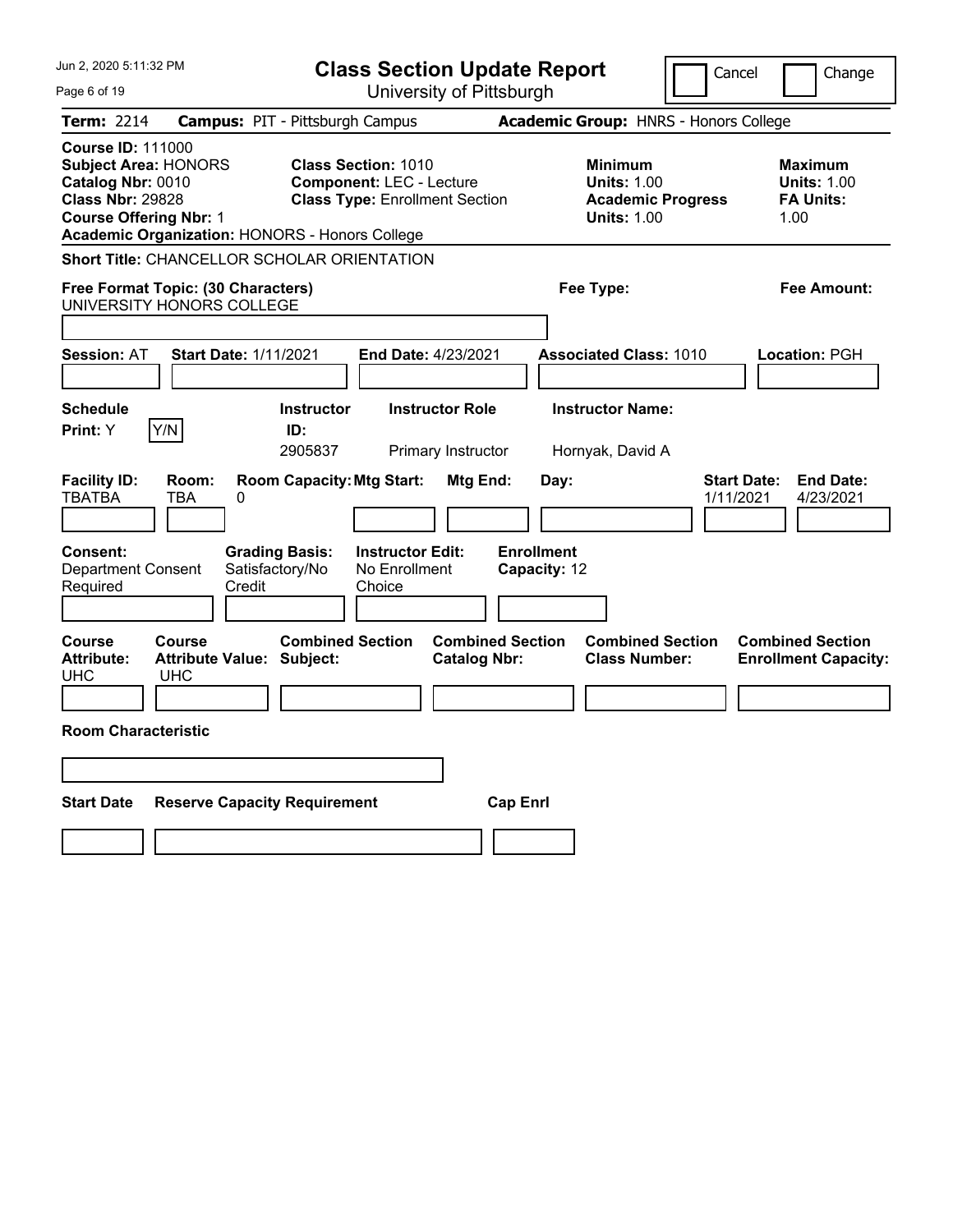| Jun 2, 2020 5:11:32 PM                                                                                                                                                                     | <b>Class Section Update Report</b>                                                                     | Cancel                                                                                 | Change                                                           |
|--------------------------------------------------------------------------------------------------------------------------------------------------------------------------------------------|--------------------------------------------------------------------------------------------------------|----------------------------------------------------------------------------------------|------------------------------------------------------------------|
| Page 7 of 19                                                                                                                                                                               | University of Pittsburgh                                                                               |                                                                                        |                                                                  |
| <b>Term: 2214</b>                                                                                                                                                                          | <b>Campus: PIT - Pittsburgh Campus</b>                                                                 | Academic Group: HNRS - Honors College                                                  |                                                                  |
| <b>Course ID: 111001</b><br><b>Subject Area: HONORS</b><br>Catalog Nbr: 0021<br><b>Class Nbr: 24290</b><br><b>Course Offering Nbr: 1</b><br>Academic Organization: HONORS - Honors College | <b>Class Section: 1330</b><br><b>Component: LEC - Lecture</b><br><b>Class Type: Enrollment Section</b> | <b>Minimum</b><br><b>Units: 1.00</b><br><b>Academic Progress</b><br><b>Units: 1.00</b> | <b>Maximum</b><br><b>Units: 1.00</b><br><b>FA Units:</b><br>1.00 |
| <b>Short Title: SEMINAR: HUMANITIES</b>                                                                                                                                                    |                                                                                                        |                                                                                        |                                                                  |
| Free Format Topic: (30 Characters)                                                                                                                                                         |                                                                                                        | Fee Type:                                                                              | <b>Fee Amount:</b>                                               |
| <b>Session: AT</b><br><b>Start Date: 1/11/2021</b>                                                                                                                                         | End Date: 4/23/2021                                                                                    | <b>Associated Class: 1330</b>                                                          | Location: PGH                                                    |
| <b>Schedule</b><br>Y/N<br>Print: Y                                                                                                                                                         | <b>Instructor Role</b><br><b>Instructor</b><br>ID:                                                     | <b>Instructor Name:</b>                                                                |                                                                  |
|                                                                                                                                                                                            | 4030435<br>Primary Instructor                                                                          | Say, Brett H                                                                           |                                                                  |
| <b>Facility ID:</b><br>Room:<br>TBATBA<br>0<br>TBA<br><b>Consent:</b><br><b>Grading Basis:</b><br>Satisfactory/No<br><b>Department Consent</b><br>Required<br>Credit                       | <b>Room Capacity: Mtg Start:</b><br>Mtg End:<br><b>Instructor Edit:</b><br>No Enrollment<br>Choice     | <b>Start Date:</b><br>Day:<br>1/11/2021<br><b>Enrollment</b><br>Capacity: 30           | <b>End Date:</b><br>4/23/2021                                    |
| Course<br>Course<br><b>Attribute:</b><br><b>Attribute Value: Subject:</b><br><b>UHC</b><br>UHC<br><b>Room Characteristic</b>                                                               | <b>Combined Section</b><br><b>Combined Section</b><br><b>Catalog Nbr:</b>                              | <b>Combined Section</b><br><b>Class Number:</b>                                        | <b>Combined Section</b><br><b>Enrollment Capacity:</b>           |
|                                                                                                                                                                                            |                                                                                                        |                                                                                        |                                                                  |
| <b>Start Date</b><br><b>Reserve Capacity Requirement</b>                                                                                                                                   | <b>Cap Enrl</b>                                                                                        |                                                                                        |                                                                  |
|                                                                                                                                                                                            |                                                                                                        |                                                                                        |                                                                  |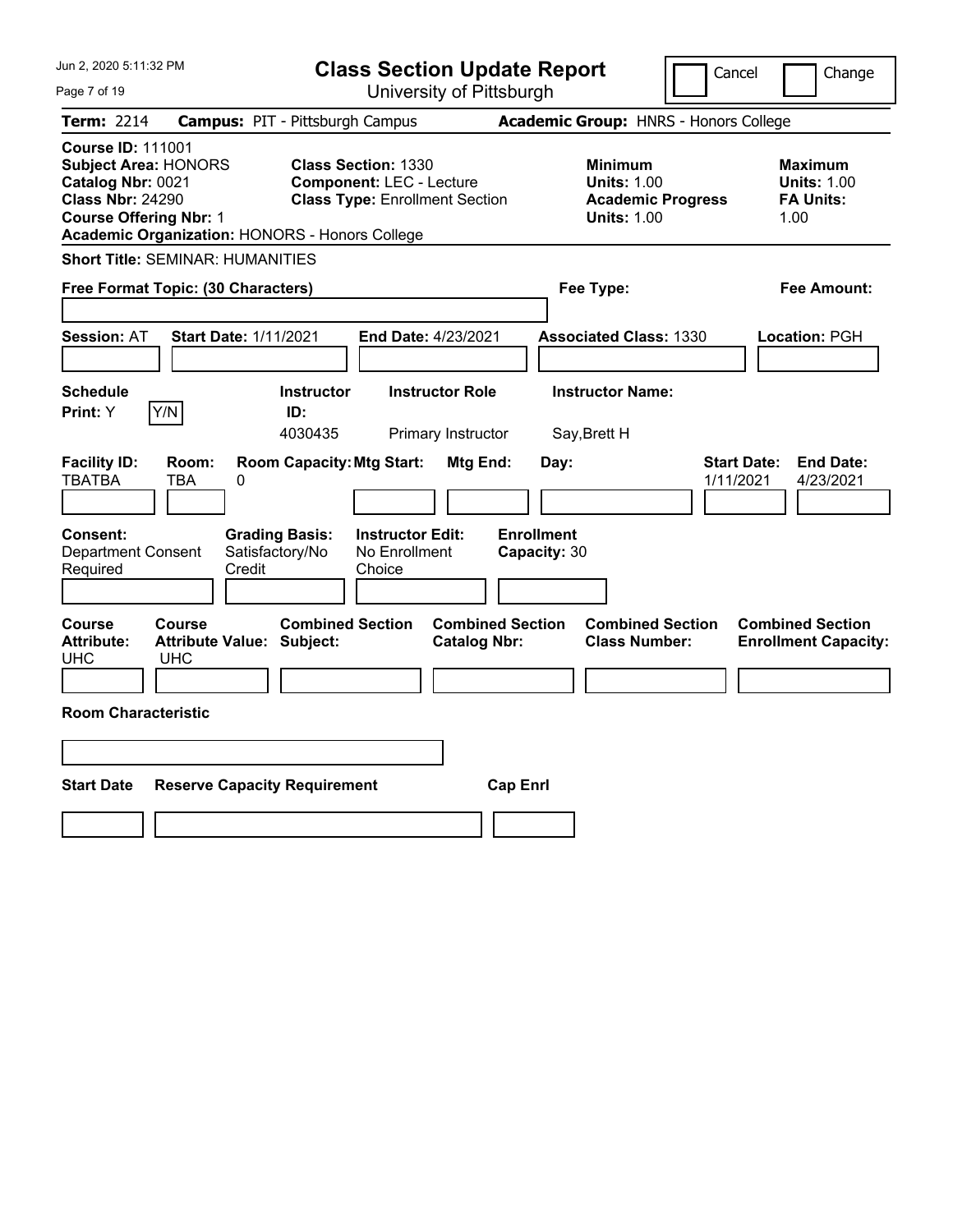| Jun 2, 2020 5:11:32 PM<br>Page 8 of 19                                                                                                                                                     | <b>Class Section Update Report</b><br>University of Pittsburgh                                         | Cancel                                                                                 | Change                                                           |
|--------------------------------------------------------------------------------------------------------------------------------------------------------------------------------------------|--------------------------------------------------------------------------------------------------------|----------------------------------------------------------------------------------------|------------------------------------------------------------------|
| <b>Term: 2214</b>                                                                                                                                                                          | <b>Campus: PIT - Pittsburgh Campus</b>                                                                 | Academic Group: HNRS - Honors College                                                  |                                                                  |
| <b>Course ID: 111004</b><br><b>Subject Area: HONORS</b><br>Catalog Nbr: 0080<br><b>Class Nbr: 13028</b><br><b>Course Offering Nbr: 1</b><br>Academic Organization: HONORS - Honors College | <b>Class Section: 1010</b><br><b>Component: LEC - Lecture</b><br><b>Class Type: Enrollment Section</b> | <b>Minimum</b><br><b>Units: 1.00</b><br><b>Academic Progress</b><br><b>Units: 1.00</b> | <b>Maximum</b><br><b>Units: 1.00</b><br><b>FA Units:</b><br>1.00 |
| Short Title: BRACKENRIDGE RESEARCH SEMINAR                                                                                                                                                 |                                                                                                        |                                                                                        |                                                                  |
| Free Format Topic: (30 Characters)                                                                                                                                                         |                                                                                                        | Fee Type:                                                                              | Fee Amount:                                                      |
| Session: AT<br><b>Start Date: 1/11/2021</b>                                                                                                                                                | End Date: 4/23/2021                                                                                    | <b>Associated Class: 1010</b>                                                          | Location: PGH                                                    |
| <b>Schedule</b><br>Print: Y<br>Y/N                                                                                                                                                         | <b>Instructor</b><br><b>Instructor Role</b><br>ID:<br>4030435<br>Primary Instructor                    | <b>Instructor Name:</b><br>Say, Brett H                                                |                                                                  |
| <b>Facility ID:</b><br>Room:<br><b>TBATBA</b><br>0<br>TBA                                                                                                                                  | <b>Room Capacity: Mtg Start:</b><br>Mtg End:                                                           | <b>Start Date:</b><br>Day:<br>1/11/2021                                                | <b>End Date:</b><br>4/23/2021                                    |
| Consent:<br><b>Department Consent</b><br>Credit<br>Required                                                                                                                                | <b>Instructor Edit:</b><br><b>Grading Basis:</b><br>Satisfactory/No<br>No Enrollment<br>Choice         | <b>Enrollment</b><br>Capacity: 12                                                      |                                                                  |
| Course<br><b>Course</b><br><b>Attribute:</b><br><b>Attribute Value: Subject:</b><br>UHC<br>UHC                                                                                             | <b>Combined Section</b><br><b>Combined Section</b><br><b>Catalog Nbr:</b>                              | <b>Combined Section</b><br><b>Class Number:</b>                                        | <b>Combined Section</b><br><b>Enrollment Capacity:</b>           |
| <b>Room Characteristic</b>                                                                                                                                                                 |                                                                                                        |                                                                                        |                                                                  |
| <b>Start Date</b><br><b>Reserve Capacity Requirement</b>                                                                                                                                   | <b>Cap Enrl</b>                                                                                        |                                                                                        |                                                                  |
|                                                                                                                                                                                            |                                                                                                        |                                                                                        |                                                                  |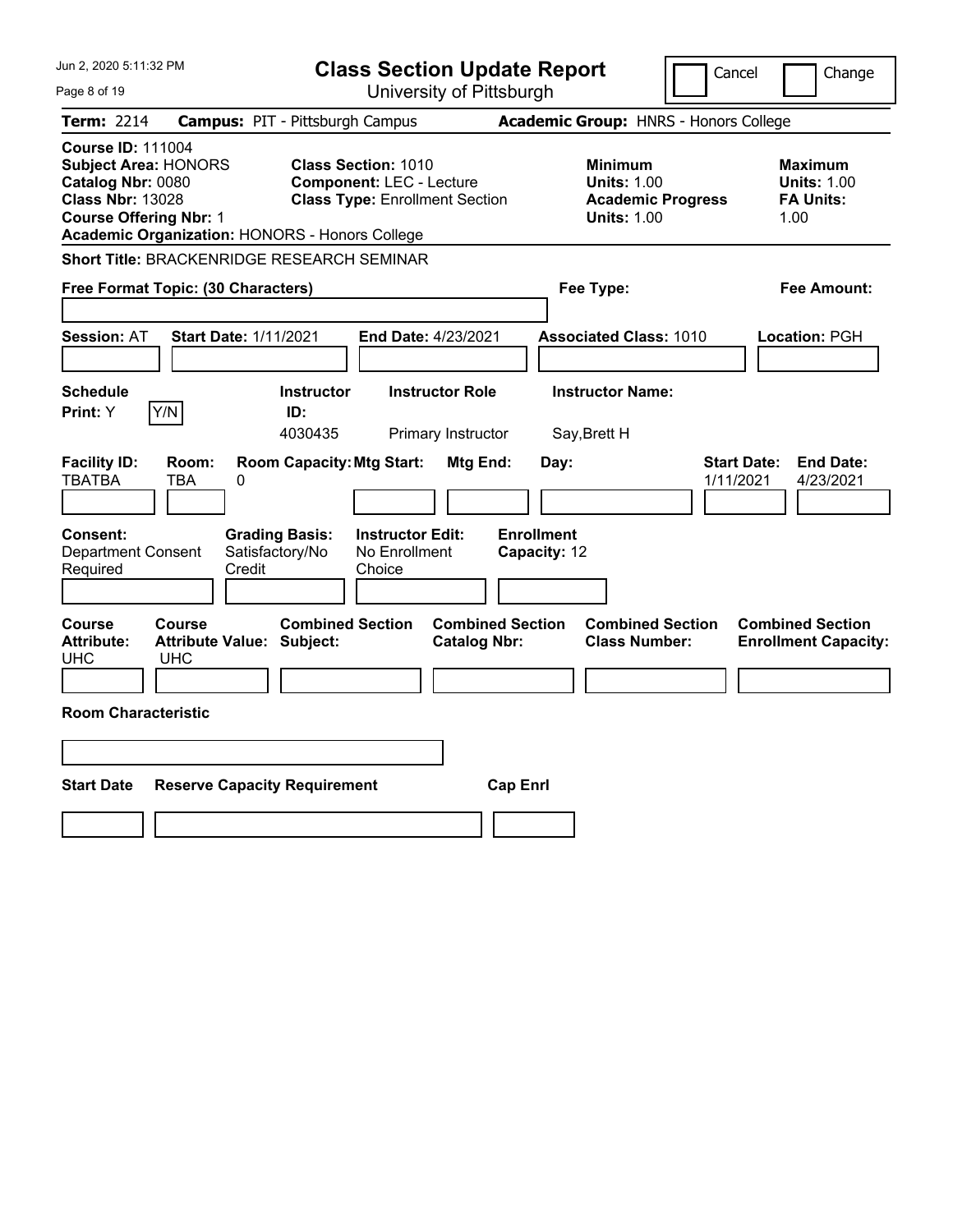| Jun 2, 2020 5:11:32 PM                                                                                                                                                                            | <b>Class Section Update Report</b>                                                                                                  | Cancel                                                                          | Change                                                    |
|---------------------------------------------------------------------------------------------------------------------------------------------------------------------------------------------------|-------------------------------------------------------------------------------------------------------------------------------------|---------------------------------------------------------------------------------|-----------------------------------------------------------|
| Page 9 of 19                                                                                                                                                                                      | University of Pittsburgh                                                                                                            |                                                                                 |                                                           |
| <b>Term: 2214</b>                                                                                                                                                                                 | <b>Campus: PIT - Pittsburgh Campus</b>                                                                                              | Academic Group: HNRS - Honors College                                           |                                                           |
| <b>Course ID: 187459</b><br><b>Subject Area: HONORS</b><br>Catalog Nbr: 0081<br><b>Class Nbr: 24871</b><br><b>Course Offering Nbr: 1</b><br><b>Academic Organization: HONORS - Honors College</b> | <b>Class Section: 1010</b><br><b>Component: LEC - Lecture</b><br><b>Class Type: Enrollment Section</b>                              | Minimum<br><b>Units: 1.00</b><br><b>Academic Progress</b><br><b>Units: 1.00</b> | Maximum<br><b>Units: 1.00</b><br><b>FA Units:</b><br>1.00 |
| <b>Short Title: HNRS COLL/HLTH SCI RES SEMINAR</b>                                                                                                                                                |                                                                                                                                     |                                                                                 |                                                           |
| Free Format Topic: (30 Characters)<br>UNIVERSITY HONORS COLLEGE                                                                                                                                   |                                                                                                                                     | Fee Type:                                                                       | Fee Amount:                                               |
| <b>Start Date: 1/11/2021</b><br><b>Session: AT</b>                                                                                                                                                | End Date: 4/23/2021                                                                                                                 | <b>Associated Class: 1010</b>                                                   | Location: PGH                                             |
| <b>Schedule</b><br>Y/N<br>Print: Y<br><b>Facility ID:</b><br>Room:                                                                                                                                | <b>Instructor</b><br><b>Instructor Role</b><br>ID:<br>2905045<br>Primary Instructor<br><b>Room Capacity: Mtg Start:</b><br>Mtg End: | <b>Instructor Name:</b><br>Hastings, Teresa G<br><b>Start Date:</b><br>Day:     | <b>End Date:</b>                                          |
| <b>TBATBA</b><br><b>TBA</b><br>0                                                                                                                                                                  |                                                                                                                                     | 1/11/2021                                                                       | 4/23/2021                                                 |
| Consent:<br><b>Grading Basis:</b><br>Satisfactory/No<br><b>Department Consent</b><br>Credit<br>Required                                                                                           | <b>Instructor Edit:</b><br>No Enrollment<br>Choice                                                                                  | <b>Enrollment</b><br>Capacity: 12                                               |                                                           |
| <b>Course</b><br>Course<br><b>Attribute Value: Subject:</b><br><b>Attribute:</b><br><b>UHC</b><br><b>UHC</b>                                                                                      | <b>Combined Section</b><br><b>Combined Section</b><br><b>Catalog Nbr:</b>                                                           | <b>Combined Section</b><br><b>Class Number:</b>                                 | <b>Combined Section</b><br><b>Enrollment Capacity:</b>    |
| <b>Room Characteristic</b><br>Media - Data Projector/Monitor                                                                                                                                      |                                                                                                                                     |                                                                                 |                                                           |
| <b>Reserve Capacity Requirement</b><br><b>Start Date</b>                                                                                                                                          | <b>Cap Enrl</b>                                                                                                                     |                                                                                 |                                                           |
|                                                                                                                                                                                                   |                                                                                                                                     |                                                                                 |                                                           |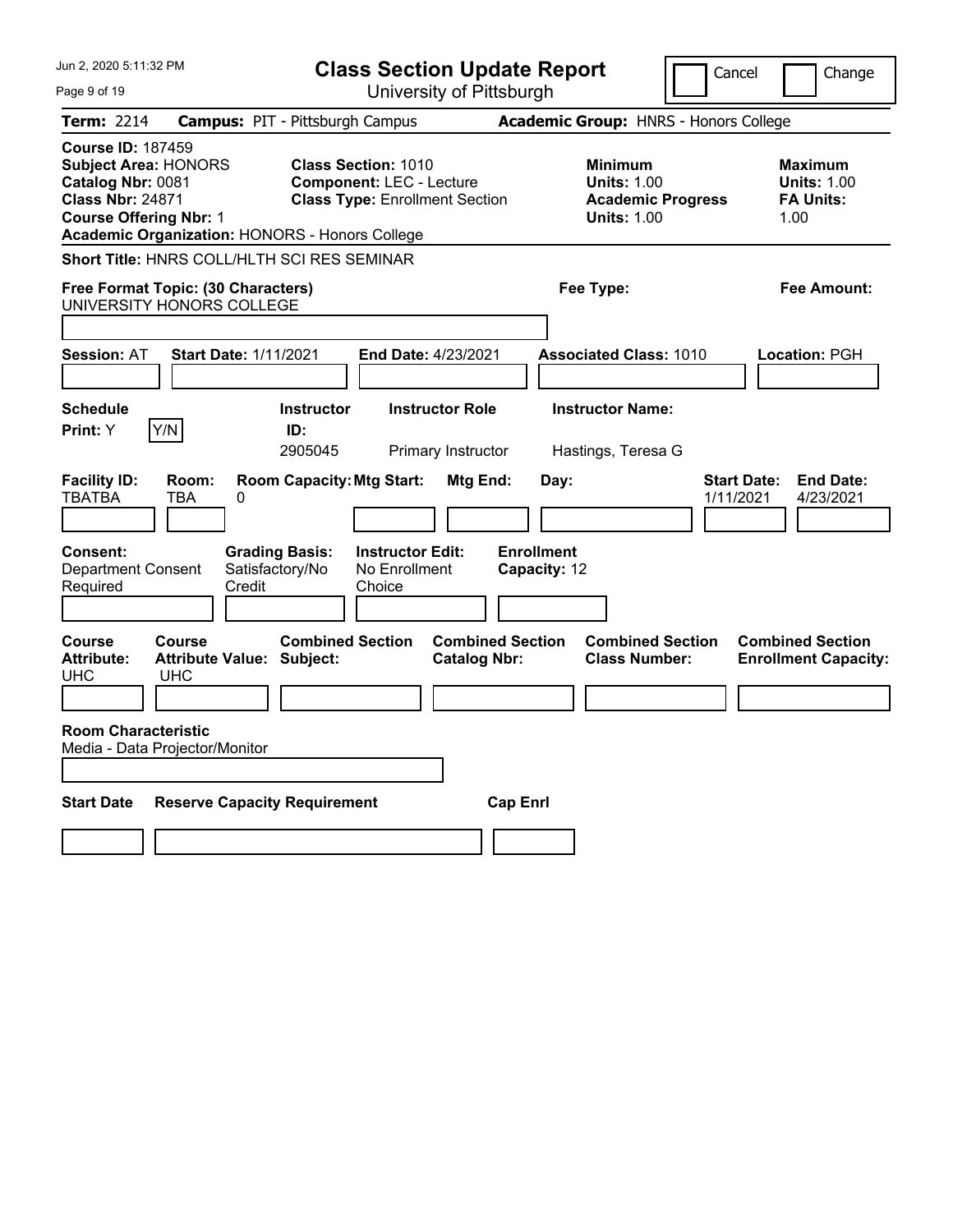|                                                                                                                                                                                                   | <b>Class Section Update Report</b>                                                                     | Cancel                                                                                 | Change                                                    |
|---------------------------------------------------------------------------------------------------------------------------------------------------------------------------------------------------|--------------------------------------------------------------------------------------------------------|----------------------------------------------------------------------------------------|-----------------------------------------------------------|
| Page 10 of 19                                                                                                                                                                                     | University of Pittsburgh                                                                               |                                                                                        |                                                           |
| <b>Term: 2214</b>                                                                                                                                                                                 | <b>Campus: PIT - Pittsburgh Campus</b>                                                                 | Academic Group: HNRS - Honors College                                                  |                                                           |
| <b>Course ID: 111005</b><br><b>Subject Area: HONORS</b><br>Catalog Nbr: 0082<br><b>Class Nbr: 30295</b><br><b>Course Offering Nbr: 1</b><br><b>Academic Organization: HONORS - Honors College</b> | <b>Class Section: 1010</b><br><b>Component: LEC - Lecture</b><br><b>Class Type: Enrollment Section</b> | <b>Minimum</b><br><b>Units: 1.00</b><br><b>Academic Progress</b><br><b>Units: 1.00</b> | Maximum<br><b>Units: 1.00</b><br><b>FA Units:</b><br>1.00 |
| <b>Short Title: SEMINAR IN CONDUCTING RESEARCH</b>                                                                                                                                                |                                                                                                        |                                                                                        |                                                           |
| Free Format Topic: (30 Characters)<br>UNIVERSITY HONORS COLLEGE                                                                                                                                   |                                                                                                        | Fee Type:                                                                              | Fee Amount:                                               |
| <b>Start Date: 1/11/2021</b><br><b>Session: AT</b>                                                                                                                                                | End Date: 4/23/2021                                                                                    | <b>Associated Class: 1010</b>                                                          | <b>Location: PGH</b>                                      |
| Schedule<br>Y/N<br>Print: Y                                                                                                                                                                       | <b>Instructor Role</b><br><b>Instructor</b><br>ID:<br>4030435<br>Primary Instructor                    | <b>Instructor Name:</b><br>Say, Brett H                                                |                                                           |
| <b>Facility ID:</b><br>Room:<br><b>NEEDSAROOM</b>                                                                                                                                                 | <b>Room Capacity: Mtg Start:</b><br>Mtg End:<br>10:00 AM<br>11:15 AM                                   | <b>Start Date:</b><br>Day:<br>1/11/2021<br>Fr                                          | <b>End Date:</b><br>4/23/2021                             |
| Consent:<br>Satisfactory/No<br><b>Department Consent</b><br>Required<br>Credit                                                                                                                    | <b>Grading Basis:</b><br><b>Instructor Edit:</b><br>No Enrollment<br>Choice                            | <b>Enrollment</b><br>Capacity: 12                                                      |                                                           |
| <b>Course</b><br>Course<br><b>Attribute Value: Subject:</b><br><b>Attribute:</b><br><b>UHC</b><br><b>UHC</b>                                                                                      | <b>Combined Section</b><br><b>Combined Section</b><br><b>Catalog Nbr:</b>                              | <b>Combined Section</b><br><b>Class Number:</b>                                        | <b>Combined Section</b><br><b>Enrollment Capacity:</b>    |
| <b>Room Characteristic</b><br>PeopleSoft - Scheduled (PS)                                                                                                                                         |                                                                                                        |                                                                                        |                                                           |
| <b>Reserve Capacity Requirement</b><br><b>Start Date</b>                                                                                                                                          | <b>Cap Enrl</b>                                                                                        |                                                                                        |                                                           |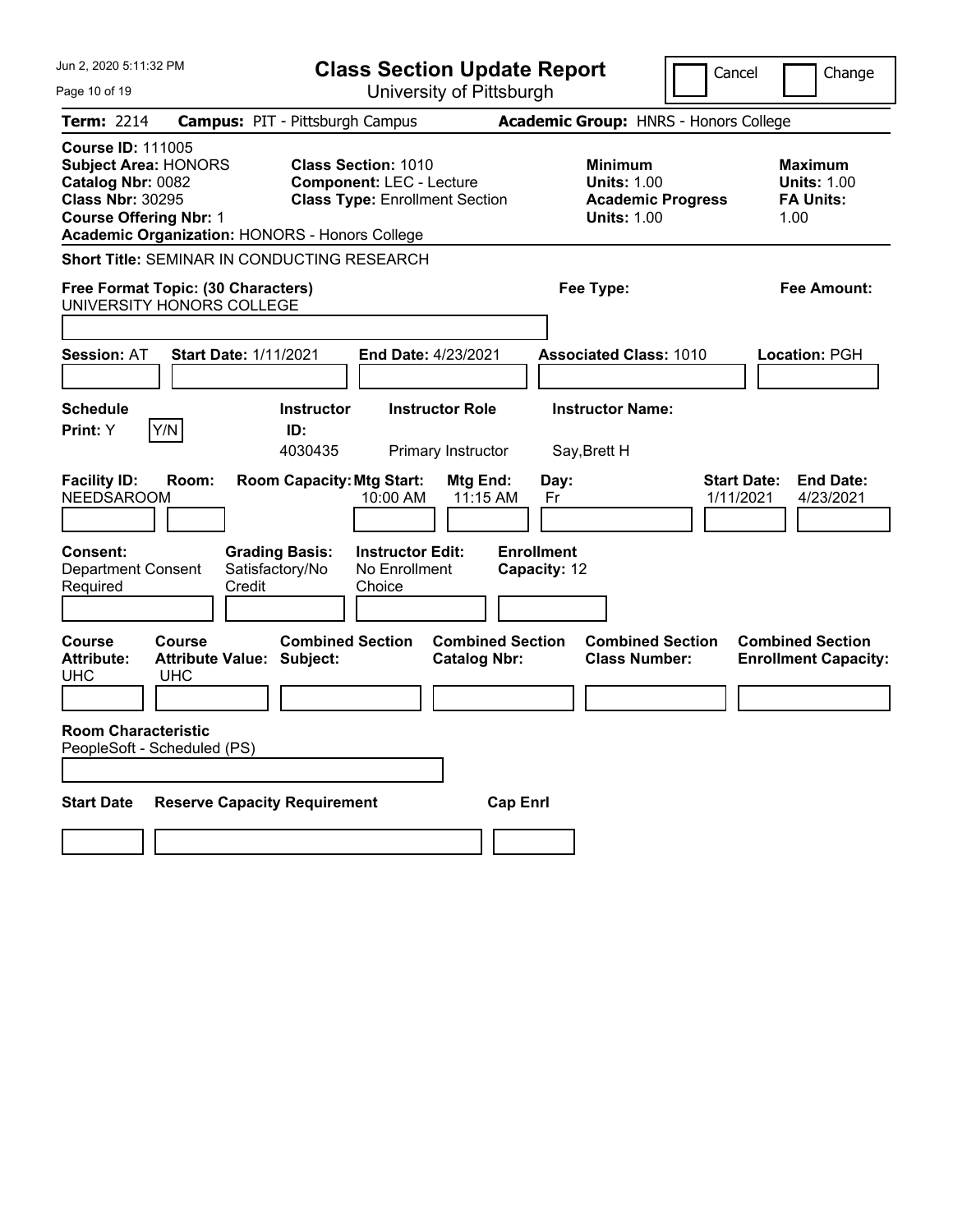| Jun 2, 2020 5:11:32 PM                                                                                                                                                                     | <b>Class Section Update Report</b>                                                                     | Cancel                                                                                 | Change                                                           |
|--------------------------------------------------------------------------------------------------------------------------------------------------------------------------------------------|--------------------------------------------------------------------------------------------------------|----------------------------------------------------------------------------------------|------------------------------------------------------------------|
| Page 11 of 19                                                                                                                                                                              | University of Pittsburgh                                                                               |                                                                                        |                                                                  |
| <b>Term: 2214</b>                                                                                                                                                                          | <b>Campus: PIT - Pittsburgh Campus</b>                                                                 | Academic Group: HNRS - Honors College                                                  |                                                                  |
| <b>Course ID: 111005</b><br><b>Subject Area: HONORS</b><br>Catalog Nbr: 0082<br><b>Class Nbr: 17948</b><br><b>Course Offering Nbr: 1</b><br>Academic Organization: HONORS - Honors College | <b>Class Section: 1140</b><br><b>Component: LEC - Lecture</b><br><b>Class Type: Enrollment Section</b> | <b>Minimum</b><br><b>Units: 1.00</b><br><b>Academic Progress</b><br><b>Units: 1.00</b> | <b>Maximum</b><br><b>Units: 1.00</b><br><b>FA Units:</b><br>1.00 |
| Short Title: SEMINAR IN CONDUCTING RESEARCH                                                                                                                                                |                                                                                                        |                                                                                        |                                                                  |
| Free Format Topic: (30 Characters)                                                                                                                                                         |                                                                                                        | Fee Type:                                                                              | Fee Amount:                                                      |
| <b>Start Date: 1/11/2021</b><br><b>Session: AT</b>                                                                                                                                         | End Date: 4/23/2021                                                                                    | <b>Associated Class: 1140</b>                                                          | Location: PGH                                                    |
| <b>Schedule</b><br>Print: Y<br>Y/N                                                                                                                                                         | <b>Instructor Role</b><br><b>Instructor</b><br>ID:<br>4030435<br>Primary Instructor                    | <b>Instructor Name:</b><br>Say, Brett H                                                |                                                                  |
| <b>Facility ID:</b><br>Room:<br><b>NEEDSAROOM</b>                                                                                                                                          | <b>Room Capacity: Mtg Start:</b><br>Mtg End:<br>10:45 AM<br>$9:30$ AM                                  | Day:<br><b>Start Date:</b><br>1/11/2021<br>Tu                                          | <b>End Date:</b><br>4/23/2021                                    |
| Consent:<br><b>Department Consent</b><br>Satisfactory/No<br>Required<br>Credit                                                                                                             | <b>Grading Basis:</b><br><b>Instructor Edit:</b><br>No Enrollment<br>Choice                            | <b>Enrollment</b><br>Capacity: 12                                                      |                                                                  |
| <b>Course</b><br><b>Course</b><br><b>Attribute:</b><br><b>Attribute Value: Subject:</b><br><b>UHC</b><br><b>UHC</b>                                                                        | <b>Combined Section</b><br><b>Combined Section</b><br><b>Catalog Nbr:</b>                              | <b>Combined Section</b><br><b>Class Number:</b>                                        | <b>Combined Section</b><br><b>Enrollment Capacity:</b>           |
| <b>Room Characteristic</b><br>Media - Data Projector/Monitor<br>PeopleSoft - Scheduled (PS)                                                                                                |                                                                                                        |                                                                                        |                                                                  |
| <b>Start Date</b><br><b>Reserve Capacity Requirement</b>                                                                                                                                   | <b>Cap Enrl</b>                                                                                        |                                                                                        |                                                                  |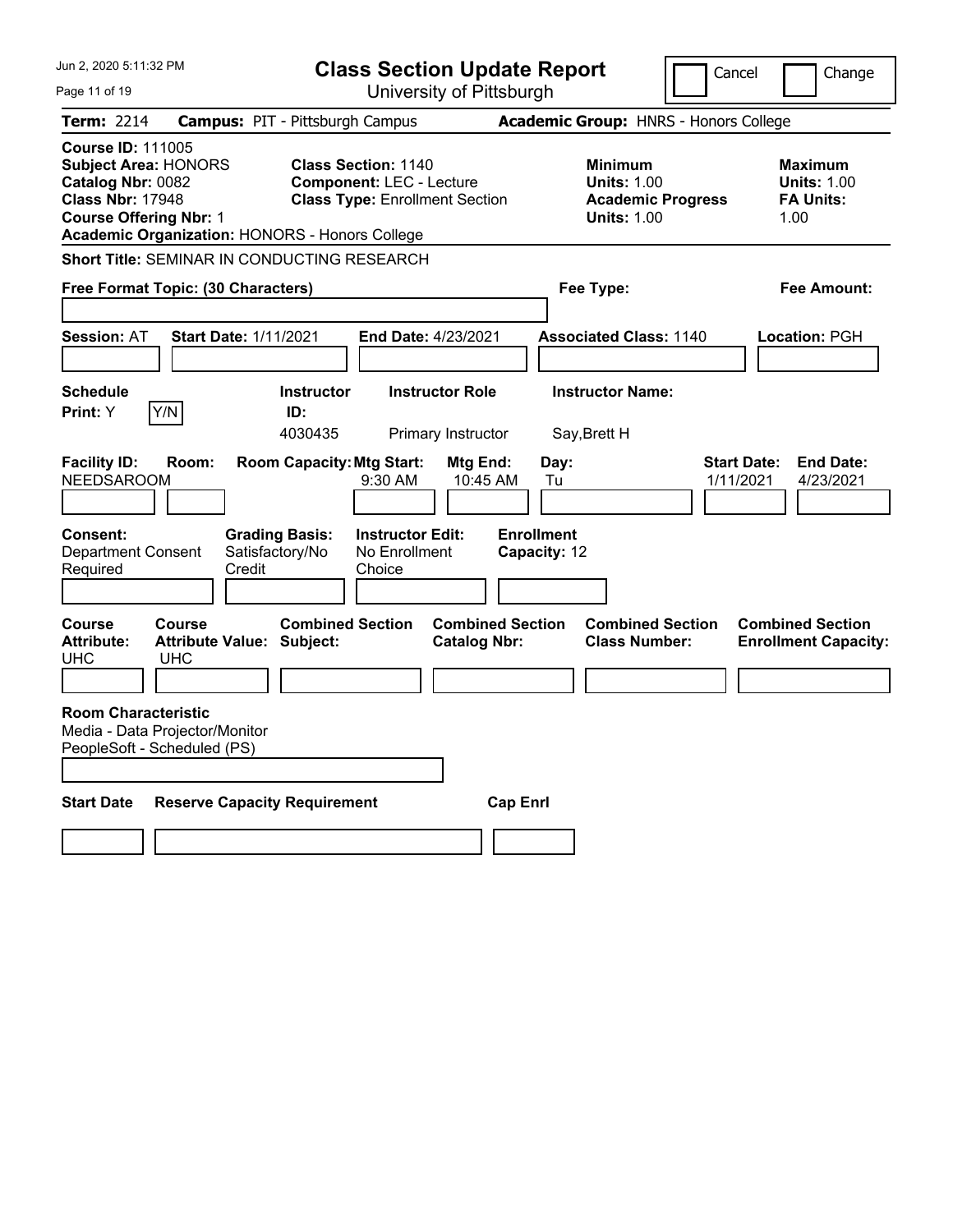| Jun 2, 2020 5:11:32 PM                                                                                                                                                                     |                                                             |                         | <b>Class Section Update Report</b>                                                                     |                                                |                                                 |                                                                                        | Cancel                          | Change                                                           |
|--------------------------------------------------------------------------------------------------------------------------------------------------------------------------------------------|-------------------------------------------------------------|-------------------------|--------------------------------------------------------------------------------------------------------|------------------------------------------------|-------------------------------------------------|----------------------------------------------------------------------------------------|---------------------------------|------------------------------------------------------------------|
| Page 12 of 19                                                                                                                                                                              |                                                             |                         |                                                                                                        | University of Pittsburgh                       |                                                 |                                                                                        |                                 |                                                                  |
| <b>Term: 2214</b>                                                                                                                                                                          | <b>Campus: PIT - Pittsburgh Campus</b>                      |                         |                                                                                                        |                                                |                                                 | Academic Group: HNRS - Honors College                                                  |                                 |                                                                  |
| <b>Course ID: 111005</b><br><b>Subject Area: HONORS</b><br>Catalog Nbr: 0082<br><b>Class Nbr: 17949</b><br><b>Course Offering Nbr: 1</b><br>Academic Organization: HONORS - Honors College |                                                             |                         | <b>Class Section: 1160</b><br><b>Component: LEC - Lecture</b><br><b>Class Type: Enrollment Section</b> |                                                |                                                 | <b>Minimum</b><br><b>Units: 1.00</b><br><b>Academic Progress</b><br><b>Units: 1.00</b> |                                 | <b>Maximum</b><br><b>Units: 1.00</b><br><b>FA Units:</b><br>1.00 |
| Short Title: SEMINAR IN CONDUCTING RESEARCH                                                                                                                                                |                                                             |                         |                                                                                                        |                                                |                                                 |                                                                                        |                                 |                                                                  |
| Free Format Topic: (30 Characters)                                                                                                                                                         |                                                             |                         |                                                                                                        | Fee Type:                                      |                                                 |                                                                                        | Fee Amount:                     |                                                                  |
| <b>Session: AT</b>                                                                                                                                                                         | <b>Start Date: 1/11/2021</b>                                |                         | <b>End Date: 4/23/2021</b>                                                                             |                                                |                                                 | <b>Associated Class: 1160</b>                                                          |                                 | Location: PGH                                                    |
| <b>Schedule</b>                                                                                                                                                                            |                                                             | <b>Instructor</b>       |                                                                                                        | <b>Instructor Role</b>                         |                                                 | <b>Instructor Name:</b>                                                                |                                 |                                                                  |
| Y/N<br>Print: Y                                                                                                                                                                            |                                                             | ID:<br>4030435          |                                                                                                        | Primary Instructor                             | Say, Brett H                                    |                                                                                        |                                 |                                                                  |
| <b>Facility ID:</b><br><b>NEEDSAROOM</b><br>Consent:<br><b>Department Consent</b><br>Required                                                                                              | Room:<br><b>Grading Basis:</b><br>Satisfactory/No<br>Credit |                         | <b>Room Capacity: Mtg Start:</b><br>4:00 PM<br><b>Instructor Edit:</b><br>No Enrollment<br>Choice      | Mtg End:<br>5:15 PM                            | Day:<br>Fr<br><b>Enrollment</b><br>Capacity: 12 |                                                                                        | <b>Start Date:</b><br>1/11/2021 | <b>End Date:</b><br>4/23/2021                                    |
| Course<br><b>Attribute:</b><br>UHC                                                                                                                                                         | Course<br>Attribute Value: Subject:<br><b>UHC</b>           | <b>Combined Section</b> |                                                                                                        | <b>Combined Section</b><br><b>Catalog Nbr:</b> |                                                 | <b>Combined Section</b><br><b>Class Number:</b>                                        |                                 | <b>Combined Section</b><br><b>Enrollment Capacity:</b>           |
| <b>Room Characteristic</b><br>Media - Data Projector/Monitor<br>PeopleSoft - Scheduled (PS)                                                                                                |                                                             |                         |                                                                                                        |                                                |                                                 |                                                                                        |                                 |                                                                  |
| <b>Start Date</b>                                                                                                                                                                          | <b>Reserve Capacity Requirement</b>                         |                         |                                                                                                        | <b>Cap Enrl</b>                                |                                                 |                                                                                        |                                 |                                                                  |
|                                                                                                                                                                                            |                                                             |                         |                                                                                                        |                                                |                                                 |                                                                                        |                                 |                                                                  |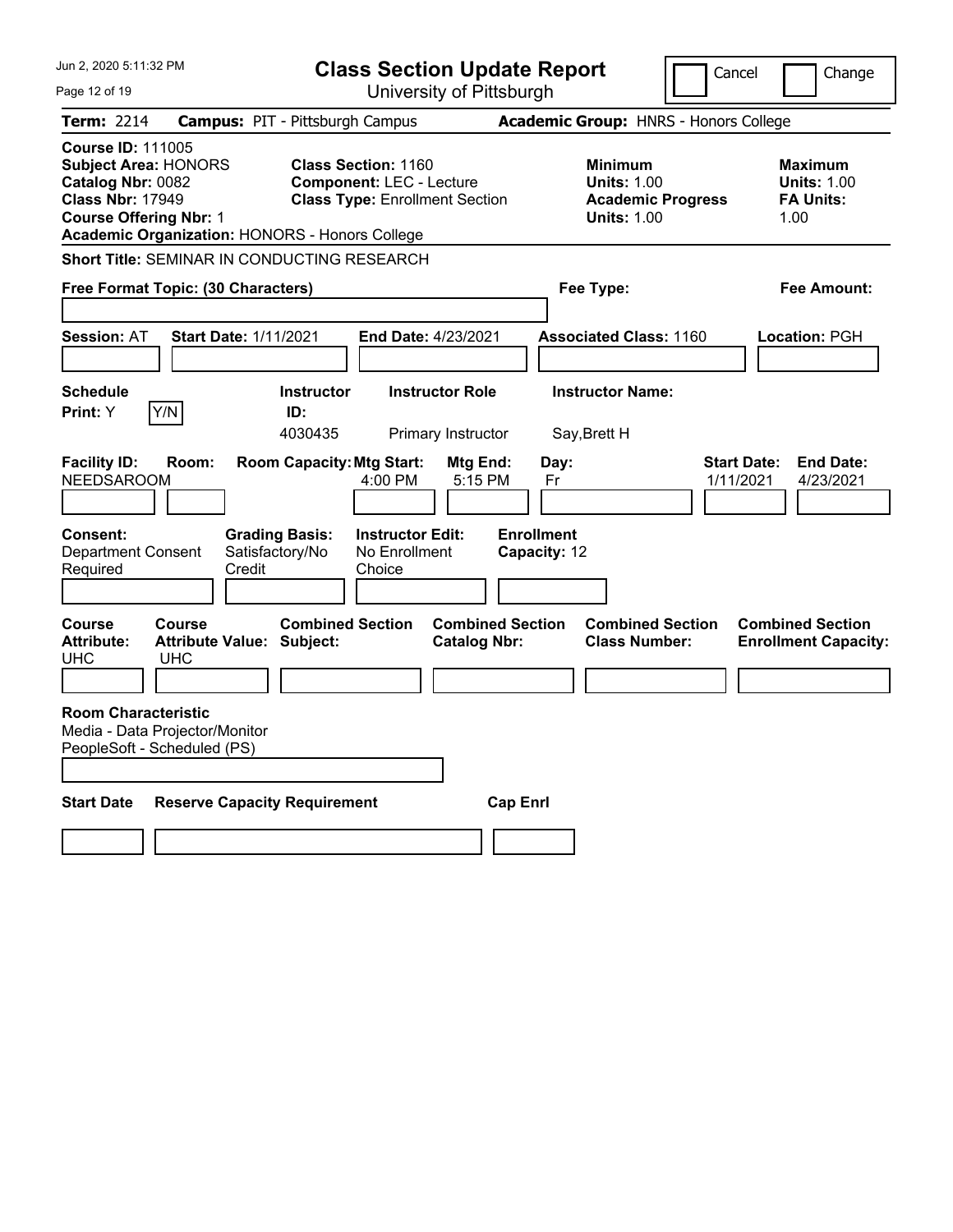| Jun 2, 2020 5:11:32 PM<br>Page 13 of 19                                                                                                                                                                                | <b>Class Section Update Report</b><br>University of Pittsburgh                                                                                                       | Cancel                                                                                                                                 | Change                                                           |
|------------------------------------------------------------------------------------------------------------------------------------------------------------------------------------------------------------------------|----------------------------------------------------------------------------------------------------------------------------------------------------------------------|----------------------------------------------------------------------------------------------------------------------------------------|------------------------------------------------------------------|
|                                                                                                                                                                                                                        |                                                                                                                                                                      |                                                                                                                                        |                                                                  |
| <b>Term: 2214</b><br><b>Course ID: 188658</b><br><b>Subject Area: HONORS</b><br>Catalog Nbr: 0083<br><b>Class Nbr: 27002</b><br><b>Course Offering Nbr: 1</b><br><b>Academic Organization: HONORS - Honors College</b> | <b>Campus: PIT - Pittsburgh Campus</b><br><b>Class Section: 1010</b><br><b>Component: SEM - Seminar</b><br><b>Class Type: Enrollment Section</b>                     | <b>Academic Group: HNRS - Honors College</b><br><b>Minimum</b><br><b>Units: 1.00</b><br><b>Academic Progress</b><br><b>Units: 1.00</b> | <b>Maximum</b><br><b>Units: 1.00</b><br><b>FA Units:</b><br>1.00 |
| Short Title: SEMINAR IN CMNY-BASED RESEARCH<br>Free Format Topic: (30 Characters)<br>UNIVERSITY HONORS COLLEGE                                                                                                         |                                                                                                                                                                      | Fee Type:                                                                                                                              | Fee Amount:                                                      |
| <b>Session: AT</b><br><b>Start Date: 1/11/2021</b>                                                                                                                                                                     | End Date: 4/23/2021                                                                                                                                                  | <b>Associated Class: 1010</b>                                                                                                          | Location: PGH                                                    |
| <b>Schedule</b><br>Y/N<br>Print: Y<br><b>Facility ID:</b><br>Room:<br><b>TBATBA</b><br>TBA<br>0                                                                                                                        | <b>Instructor Role</b><br><b>Instructor</b><br>ID:<br>3683081<br>Primary Instructor<br>1885196<br>Primary Instructor<br><b>Room Capacity: Mtg Start:</b><br>Mtg End: | <b>Instructor Name:</b><br>Herman, Everett L<br>Hickling, Holly Louise<br><b>Start Date:</b><br>Day:<br>1/11/2021                      | <b>End Date:</b><br>4/23/2021                                    |
| Consent:<br><b>Grading Basis:</b><br><b>Department Consent</b><br>Satisfactory/No<br>Credit<br>Required                                                                                                                | <b>Instructor Edit:</b><br>No Enrollment<br>Choice                                                                                                                   | <b>Enrollment</b><br>Capacity: 12                                                                                                      |                                                                  |
| Course<br>Course<br><b>Attribute Value: Subject:</b><br><b>Attribute:</b><br><b>UHC</b><br><b>UHC</b><br><b>Room Characteristic</b>                                                                                    | <b>Combined Section</b><br><b>Combined Section</b><br><b>Catalog Nbr:</b>                                                                                            | <b>Combined Section</b><br><b>Class Number:</b>                                                                                        | <b>Combined Section</b><br><b>Enrollment Capacity:</b>           |
|                                                                                                                                                                                                                        |                                                                                                                                                                      |                                                                                                                                        |                                                                  |
| <b>Reserve Capacity Requirement</b><br><b>Start Date</b>                                                                                                                                                               | <b>Cap Enrl</b>                                                                                                                                                      |                                                                                                                                        |                                                                  |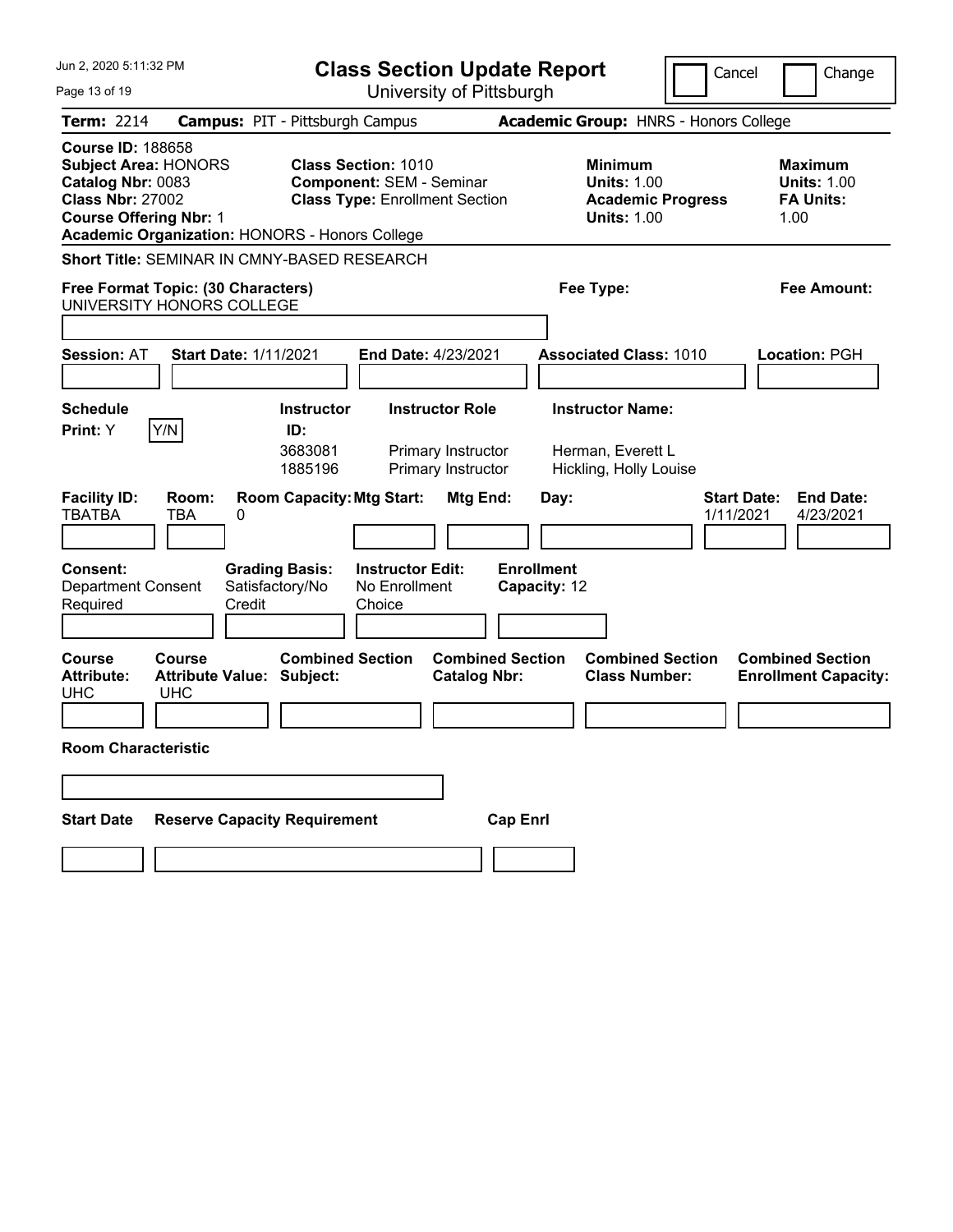| Jun 2, 2020 5:11:32 PM<br>Page 14 of 19                                                                                                                                                    | <b>Class Section Update Report</b><br>University of Pittsburgh                                         |                                                                                        | Cancel<br>Change                                                 |
|--------------------------------------------------------------------------------------------------------------------------------------------------------------------------------------------|--------------------------------------------------------------------------------------------------------|----------------------------------------------------------------------------------------|------------------------------------------------------------------|
| Term: 2214                                                                                                                                                                                 | <b>Campus: PIT - Pittsburgh Campus</b>                                                                 | <b>Academic Group: HNRS - Honors College</b>                                           |                                                                  |
| <b>Course ID: 183304</b><br><b>Subject Area: HONORS</b><br>Catalog Nbr: 1010<br><b>Class Nbr: 25407</b><br><b>Course Offering Nbr: 1</b><br>Academic Organization: HONORS - Honors College | <b>Class Section: 1050</b><br><b>Component: SEM - Seminar</b><br><b>Class Type: Enrollment Section</b> | <b>Minimum</b><br><b>Units: 1.00</b><br><b>Academic Progress</b><br><b>Units: 1.00</b> | <b>Maximum</b><br><b>Units: 1.00</b><br><b>FA Units:</b><br>1.00 |
| <b>Short Title: SPECIAL TOPICS SEMINAR</b>                                                                                                                                                 |                                                                                                        |                                                                                        |                                                                  |
| Free Format Topic: (30 Characters)<br>ELSIE HILLMAN FELLOWS SEMINAR                                                                                                                        |                                                                                                        | Fee Type:                                                                              | Fee Amount:                                                      |
|                                                                                                                                                                                            |                                                                                                        |                                                                                        |                                                                  |
| <b>Session: AT</b><br><b>Start Date: 1/11/2021</b>                                                                                                                                         | <b>End Date: 4/23/2021</b>                                                                             | <b>Associated Class: 1050</b>                                                          | Location: PGH                                                    |
| <b>Schedule</b><br>Print: Y<br>Y/N                                                                                                                                                         | <b>Instructor Role</b><br><b>Instructor</b><br>ID:<br>3318741<br>Primary Instructor                    | <b>Instructor Name:</b><br>Mavero, Meredith Leigh                                      |                                                                  |
| <b>Facility ID:</b><br>Room:<br><b>TBATBA</b><br><b>TBA</b><br>0                                                                                                                           | <b>Room Capacity: Mtg Start:</b><br>Mtg End:                                                           | Day:                                                                                   | <b>End Date:</b><br><b>Start Date:</b><br>1/11/2021<br>4/23/2021 |
| Consent:<br><b>Grading Basis:</b><br>Department Consent<br><b>LG/SU3 Elective</b><br><b>Basis</b><br>Required                                                                              | <b>Instructor Edit:</b><br>No Enrollment<br>Choice                                                     | <b>Enrollment</b><br>Capacity: 12                                                      |                                                                  |
| Course<br>Course<br><b>Attribute Value: Subject:</b><br><b>Attribute:</b><br><b>UHC</b><br><b>UHC</b>                                                                                      | <b>Combined Section</b><br><b>Combined Section</b><br><b>Catalog Nbr:</b>                              | <b>Combined Section</b><br><b>Class Number:</b>                                        | <b>Combined Section</b><br><b>Enrollment Capacity:</b>           |
| <b>Room Characteristic</b>                                                                                                                                                                 |                                                                                                        |                                                                                        |                                                                  |
|                                                                                                                                                                                            |                                                                                                        |                                                                                        |                                                                  |
| <b>Reserve Capacity Requirement</b><br><b>Start Date</b>                                                                                                                                   | <b>Cap Enrl</b>                                                                                        |                                                                                        |                                                                  |
|                                                                                                                                                                                            |                                                                                                        |                                                                                        |                                                                  |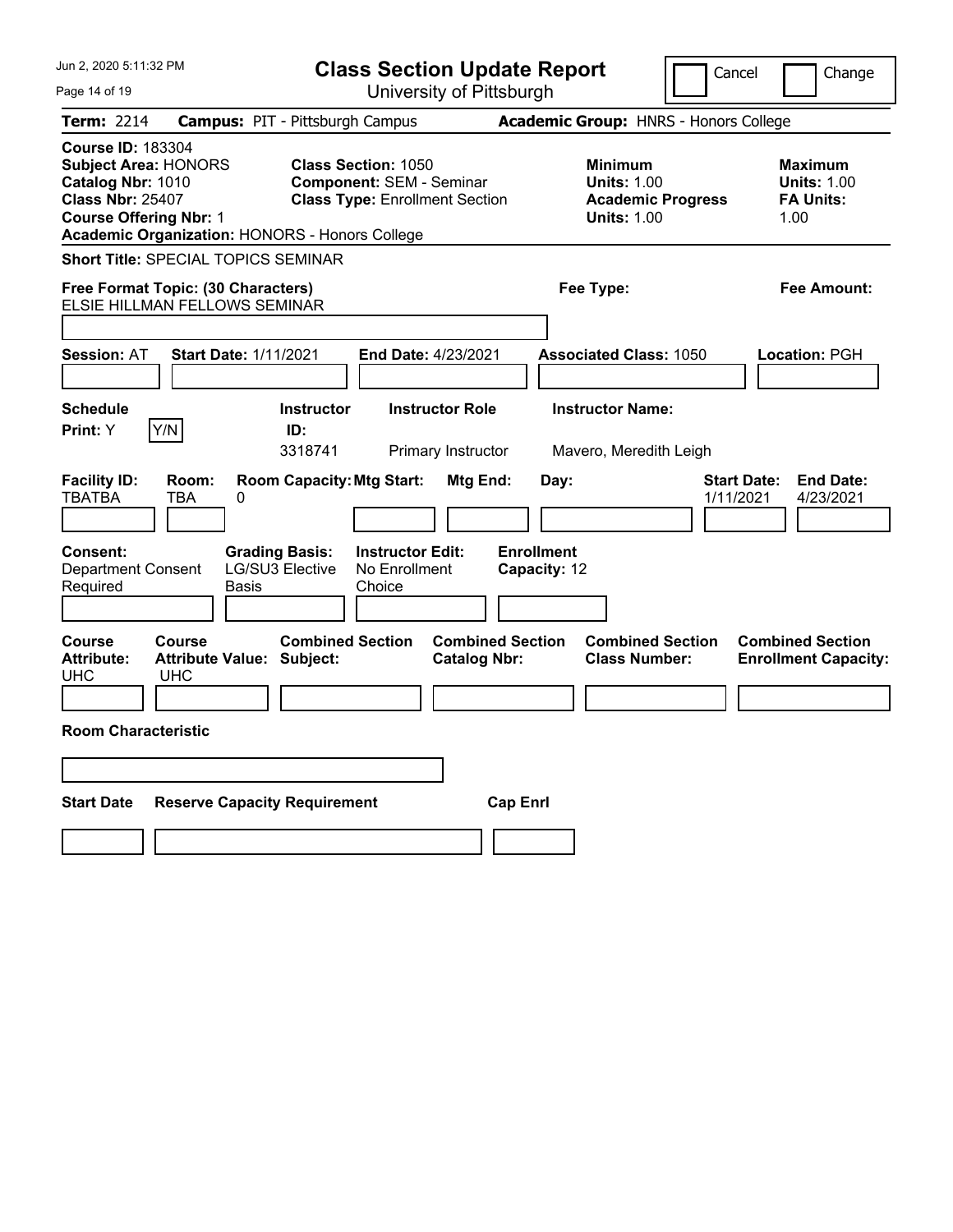| Jun 2, 2020 5:11:32 PM<br>Page 15 of 19                                                                                                                                                                                | <b>Class Section Update Report</b>                                                                                                                                   |                                                                                                                                        | Cancel<br>Change                                                 |
|------------------------------------------------------------------------------------------------------------------------------------------------------------------------------------------------------------------------|----------------------------------------------------------------------------------------------------------------------------------------------------------------------|----------------------------------------------------------------------------------------------------------------------------------------|------------------------------------------------------------------|
|                                                                                                                                                                                                                        | University of Pittsburgh                                                                                                                                             |                                                                                                                                        |                                                                  |
| <b>Term: 2214</b><br><b>Course ID: 111015</b><br><b>Subject Area: HONORS</b><br>Catalog Nbr: 1510<br><b>Class Nbr: 29646</b><br><b>Course Offering Nbr: 1</b><br><b>Academic Organization: HONORS - Honors College</b> | <b>Campus: PIT - Pittsburgh Campus</b><br><b>Class Section: 1010</b><br><b>Component: LEC - Lecture</b><br><b>Class Type: Enrollment Section</b>                     | <b>Academic Group: HNRS - Honors College</b><br><b>Minimum</b><br><b>Units: 3.00</b><br><b>Academic Progress</b><br><b>Units: 3.00</b> | <b>Maximum</b><br><b>Units: 3.00</b><br><b>FA Units:</b><br>3.00 |
| <b>Short Title: SPECIAL TOPICS</b><br>Free Format Topic: (30 Characters)<br>UNIVERSITY HONORS COLLEGE                                                                                                                  |                                                                                                                                                                      | Fee Type:                                                                                                                              | Fee Amount:                                                      |
| <b>Session: AT</b><br><b>Start Date: 1/11/2021</b>                                                                                                                                                                     | <b>End Date: 4/23/2021</b>                                                                                                                                           | <b>Associated Class: 1010</b>                                                                                                          | <b>Location: PGH</b>                                             |
| <b>Schedule</b><br>Y/N<br>Print: Y<br><b>Facility ID:</b><br>Room:<br><b>TBATBA</b><br><b>TBA</b><br>0                                                                                                                 | <b>Instructor Role</b><br><b>Instructor</b><br>ID:<br>2940407<br>Primary Instructor<br>2955000<br>Primary Instructor<br><b>Room Capacity: Mtg Start:</b><br>Mtg End: | <b>Instructor Name:</b><br>Lucas, Sunder Sims<br>O'Donnell, Brighid Moran<br>Day:                                                      | <b>Start Date:</b><br><b>End Date:</b><br>1/11/2021<br>4/23/2021 |
| <b>Grading Basis:</b><br>Consent:<br><b>LG/SU3 Elective</b><br><b>Department Consent</b><br>Required<br>Basis                                                                                                          | <b>Instructor Edit:</b><br>No Enrollment<br>Choice                                                                                                                   | <b>Enrollment</b><br>Capacity: 12                                                                                                      |                                                                  |
| <b>Course</b><br>Course<br><b>Attribute Value: Subject:</b><br><b>Attribute:</b><br><b>FNL</b><br><b>HOURLY</b><br><b>UHC</b><br><b>UHC</b>                                                                            | <b>Combined Section</b><br><b>Combined Section</b><br><b>Catalog Nbr:</b>                                                                                            | <b>Combined Section</b><br><b>Class Number:</b>                                                                                        | <b>Combined Section</b><br><b>Enrollment Capacity:</b>           |
| <b>Room Characteristic</b>                                                                                                                                                                                             |                                                                                                                                                                      |                                                                                                                                        |                                                                  |
| <b>Reserve Capacity Requirement</b><br><b>Start Date</b>                                                                                                                                                               | <b>Cap Enrl</b>                                                                                                                                                      |                                                                                                                                        |                                                                  |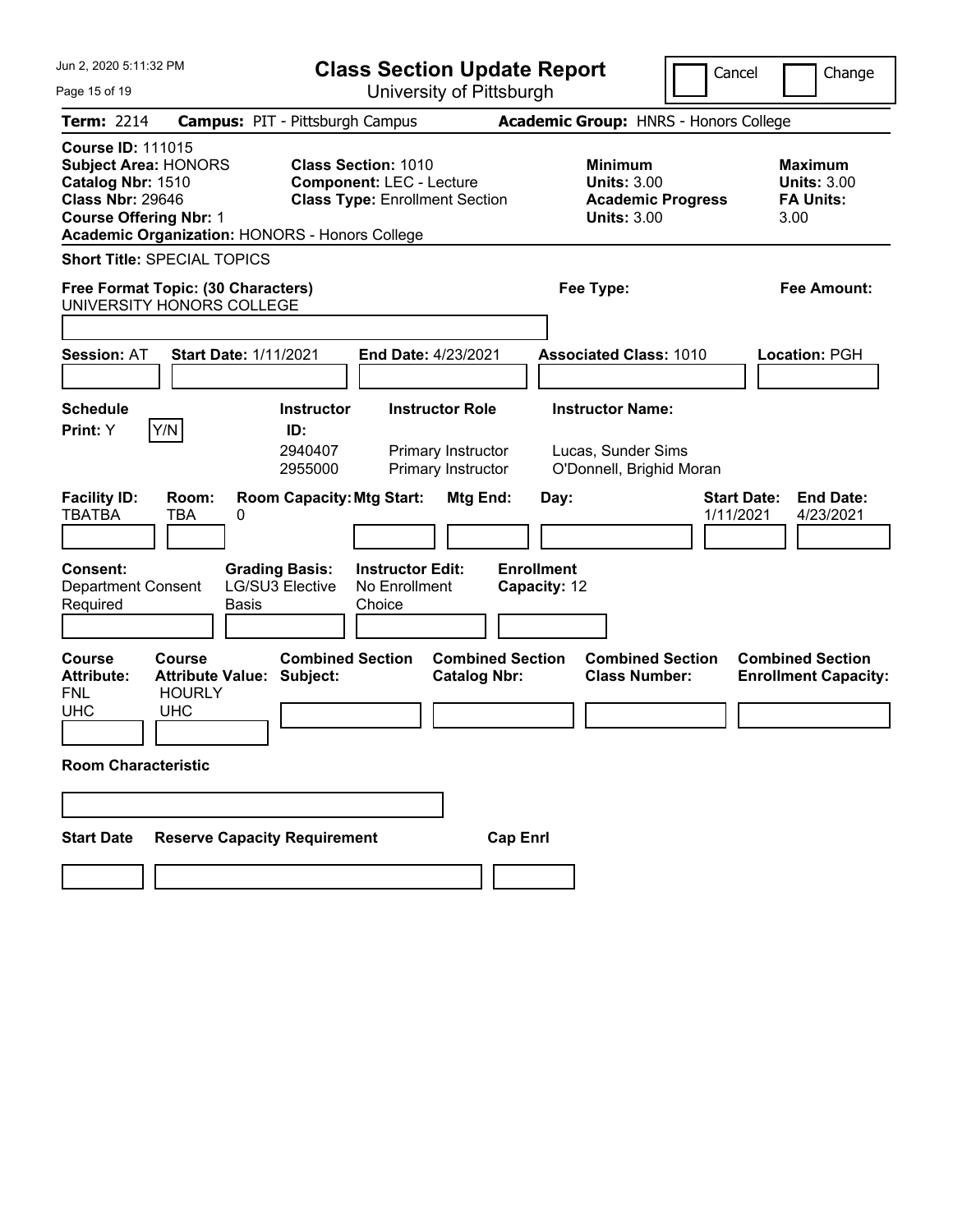| Jun 2, 2020 5:11:32 PM                                                                                                                                                                     | <b>Class Section Update Report</b>                                                                     |                                                                                        | Cancel<br>Change                                                 |
|--------------------------------------------------------------------------------------------------------------------------------------------------------------------------------------------|--------------------------------------------------------------------------------------------------------|----------------------------------------------------------------------------------------|------------------------------------------------------------------|
| Page 16 of 19                                                                                                                                                                              | University of Pittsburgh                                                                               |                                                                                        |                                                                  |
| Term: 2214                                                                                                                                                                                 | <b>Campus: PIT - Pittsburgh Campus</b>                                                                 | Academic Group: HNRS - Honors College                                                  |                                                                  |
| <b>Course ID: 111015</b><br><b>Subject Area: HONORS</b><br>Catalog Nbr: 1510<br><b>Class Nbr: 30294</b><br><b>Course Offering Nbr: 1</b><br>Academic Organization: HONORS - Honors College | <b>Class Section: 1020</b><br><b>Component: LEC - Lecture</b><br><b>Class Type: Enrollment Section</b> | <b>Minimum</b><br><b>Units: 3.00</b><br><b>Academic Progress</b><br><b>Units: 3.00</b> | <b>Maximum</b><br><b>Units: 3.00</b><br><b>FA Units:</b><br>3.00 |
| <b>Short Title: SPECIAL TOPICS</b>                                                                                                                                                         |                                                                                                        |                                                                                        |                                                                  |
| Free Format Topic: (30 Characters)<br><b>WELLNESS AND RESILIENCE</b>                                                                                                                       |                                                                                                        | Fee Type:                                                                              | Fee Amount:                                                      |
| <b>Session: AT</b><br><b>Start Date: 1/11/2021</b>                                                                                                                                         | <b>End Date: 4/23/2021</b>                                                                             | <b>Associated Class: 1020</b>                                                          | <b>Location: PGH</b>                                             |
| <b>Schedule</b><br>Y/N<br><b>Print:</b> Y                                                                                                                                                  | <b>Instructor</b><br><b>Instructor Role</b><br>ID:<br>2932208<br>Primary Instructor                    | <b>Instructor Name:</b><br>Long, Cassandra E                                           |                                                                  |
| <b>Facility ID:</b><br>Room:<br><b>NEEDSAROOM</b>                                                                                                                                          | <b>Room Capacity: Mtg Start:</b><br>Mtg End:<br>9:30 AM<br>10:45 AM                                    | Day:<br>TuTh                                                                           | <b>Start Date:</b><br><b>End Date:</b><br>4/23/2021<br>1/11/2021 |
| Consent:<br>No Special Consent<br>Required<br><b>Basis</b>                                                                                                                                 | <b>Grading Basis:</b><br><b>Instructor Edit:</b><br><b>LG/SU3 Elective</b><br>No Enrollment<br>Choice  | <b>Enrollment</b><br>Capacity: 20                                                      |                                                                  |
| Course<br>Course<br><b>Attribute:</b><br><b>Attribute Value: Subject:</b><br><b>UHC</b><br><b>UHC</b>                                                                                      | <b>Combined Section</b><br><b>Combined Section</b><br><b>Catalog Nbr:</b>                              | <b>Combined Section</b><br><b>Class Number:</b>                                        | <b>Combined Section</b><br><b>Enrollment Capacity:</b>           |
| <b>Room Characteristic</b><br>PeopleSoft - Scheduled (PS)                                                                                                                                  |                                                                                                        |                                                                                        |                                                                  |
| <b>Reserve Capacity Requirement</b><br><b>Start Date</b>                                                                                                                                   |                                                                                                        | <b>Cap Enrl</b>                                                                        |                                                                  |
|                                                                                                                                                                                            |                                                                                                        |                                                                                        |                                                                  |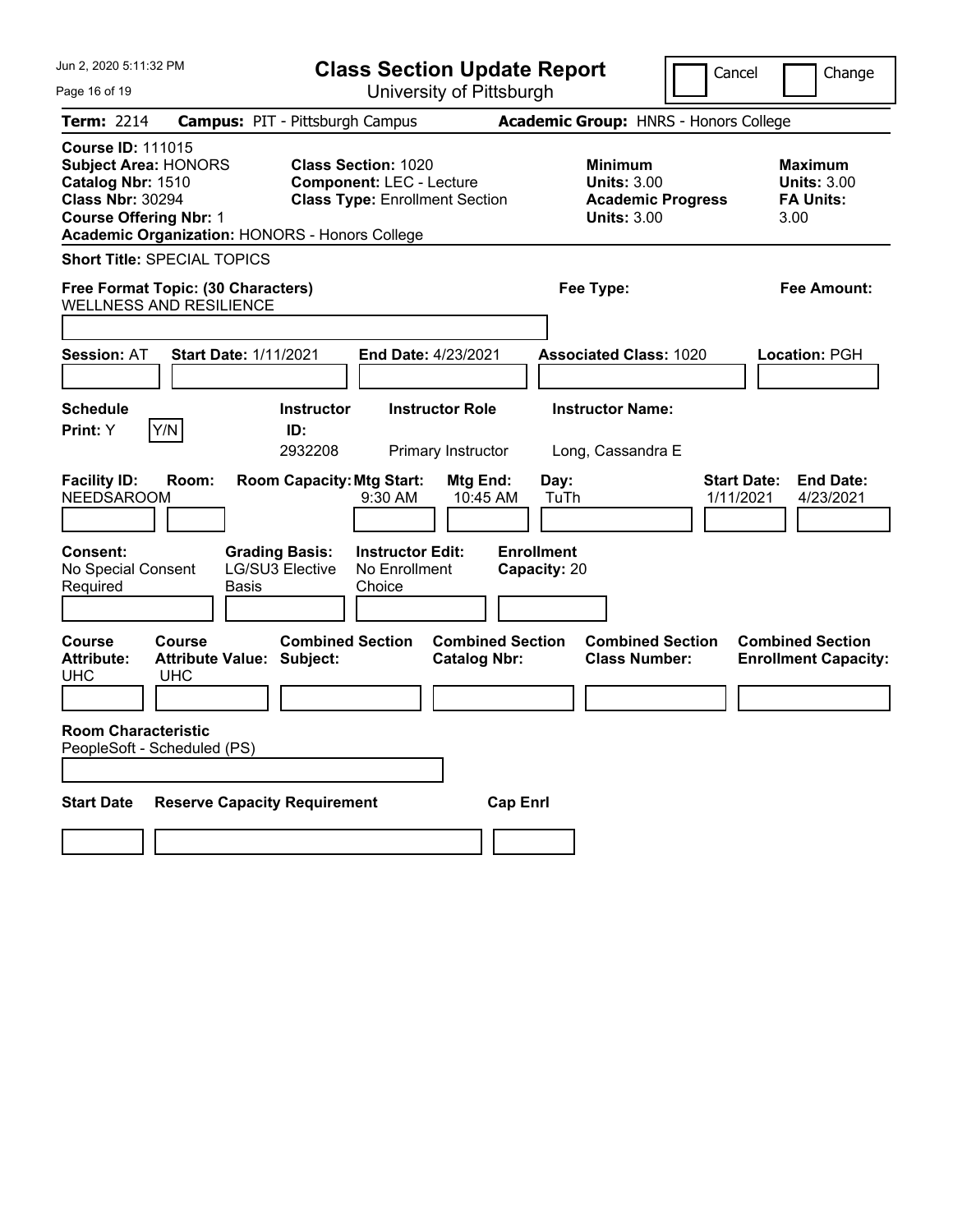| Jun 2, 2020 5:11:32 PM<br>Page 17 of 19                                                                                                                                                           | <b>Class Section Update Report</b><br>University of Pittsburgh                                         | Cancel                                                                                 | Change                                                           |
|---------------------------------------------------------------------------------------------------------------------------------------------------------------------------------------------------|--------------------------------------------------------------------------------------------------------|----------------------------------------------------------------------------------------|------------------------------------------------------------------|
|                                                                                                                                                                                                   |                                                                                                        |                                                                                        |                                                                  |
| <b>Term: 2214</b>                                                                                                                                                                                 | <b>Campus: PIT - Pittsburgh Campus</b>                                                                 | Academic Group: HNRS - Honors College                                                  |                                                                  |
| <b>Course ID: 111015</b><br><b>Subject Area: HONORS</b><br>Catalog Nbr: 1510<br><b>Class Nbr: 29492</b><br><b>Course Offering Nbr: 1</b><br><b>Academic Organization: HONORS - Honors College</b> | <b>Class Section: 1100</b><br><b>Component: LEC - Lecture</b><br><b>Class Type: Enrollment Section</b> | <b>Minimum</b><br><b>Units: 3.00</b><br><b>Academic Progress</b><br><b>Units: 3.00</b> | <b>Maximum</b><br><b>Units: 3.00</b><br><b>FA Units:</b><br>3.00 |
| <b>Short Title: SPECIAL TOPICS</b>                                                                                                                                                                |                                                                                                        |                                                                                        |                                                                  |
| Free Format Topic: (30 Characters)<br><b>WELLNESS AND RESILIENCE</b>                                                                                                                              |                                                                                                        | Fee Type:                                                                              | <b>Fee Amount:</b>                                               |
| Session: SE3<br><b>Start Date: 1/11/2021</b>                                                                                                                                                      | End Date: 5/1/2021                                                                                     | <b>Associated Class: 1100</b>                                                          | Location: PGH                                                    |
| <b>Schedule</b>                                                                                                                                                                                   | <b>Instructor Role</b><br><b>Instructor</b>                                                            | <b>Instructor Name:</b>                                                                |                                                                  |
| Y/N<br>Print: Y                                                                                                                                                                                   | ID:                                                                                                    |                                                                                        |                                                                  |
|                                                                                                                                                                                                   | 2959143<br>Primary Instructor<br>2960873<br>Primary Instructor                                         | Chugani, Carla D<br>Moundas, Sean Eric                                                 |                                                                  |
| <b>Facility ID:</b><br>Room:<br><b>NEEDSAROOM</b>                                                                                                                                                 | <b>Room Capacity: Mtg Start:</b><br>Mtg End:<br>8:30 PM<br>6:00 PM                                     | <b>Start Date:</b><br>Day:<br>We<br>1/11/2021                                          | <b>End Date:</b><br>5/1/2021                                     |
| Consent:<br><b>Grading Basis:</b><br>No Special Consent<br>Required<br><b>Basis</b>                                                                                                               | <b>Instructor Edit:</b><br><b>LG/SU3 Elective</b><br>No Enrollment<br>Choice                           | <b>Enrollment</b><br>Capacity: 20                                                      |                                                                  |
| <b>Course</b><br>Course<br><b>Attribute:</b><br><b>Attribute Value: Subject:</b><br><b>UHC</b><br><b>UHC</b>                                                                                      | <b>Combined Section</b><br><b>Combined Section</b><br><b>Catalog Nbr:</b>                              | <b>Combined Section</b><br><b>Class Number:</b>                                        | <b>Combined Section</b><br><b>Enrollment Capacity:</b>           |
| <b>Room Characteristic</b><br>PeopleSoft - Scheduled (PS)                                                                                                                                         |                                                                                                        |                                                                                        |                                                                  |
| <b>Reserve Capacity Requirement</b><br><b>Start Date</b>                                                                                                                                          | <b>Cap Enrl</b>                                                                                        |                                                                                        |                                                                  |
|                                                                                                                                                                                                   |                                                                                                        |                                                                                        |                                                                  |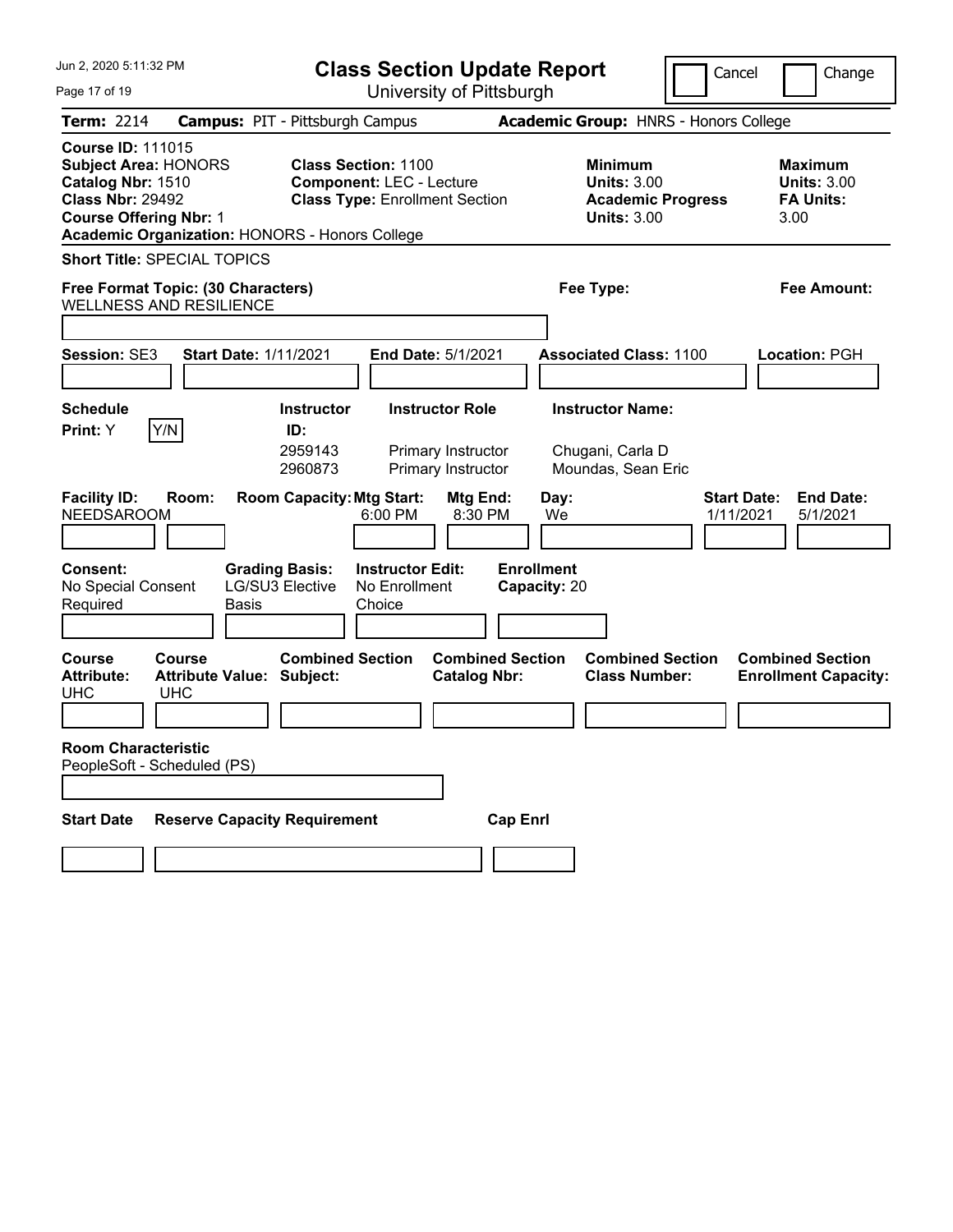| Jun 2. 2020 5:11:32 PM                                                                                                                                                                     | <b>Class Section Update Report</b><br>Cancel                                                           |                                                                                                   | Change                                                           |
|--------------------------------------------------------------------------------------------------------------------------------------------------------------------------------------------|--------------------------------------------------------------------------------------------------------|---------------------------------------------------------------------------------------------------|------------------------------------------------------------------|
| Page 18 of 19                                                                                                                                                                              | University of Pittsburgh                                                                               |                                                                                                   |                                                                  |
| <b>Term: 2214</b>                                                                                                                                                                          | <b>Campus: PIT - Pittsburgh Campus</b>                                                                 | Academic Group: HNRS - Honors College                                                             |                                                                  |
| <b>Course ID: 111015</b><br><b>Subject Area: HONORS</b><br>Catalog Nbr: 1510<br><b>Class Nbr: 27928</b><br><b>Course Offering Nbr: 1</b><br>Academic Organization: HONORS - Honors College | <b>Class Section: 1110</b><br><b>Component: LEC - Lecture</b><br><b>Class Type: Enrollment Section</b> | <b>Minimum</b><br><b>Units: 3.00</b><br><b>Academic Progress</b><br><b>Units: 3.00</b>            | <b>Maximum</b><br><b>Units: 3.00</b><br><b>FA Units:</b><br>3.00 |
| <b>Short Title: SPECIAL TOPICS</b>                                                                                                                                                         |                                                                                                        |                                                                                                   |                                                                  |
| Free Format Topic: (30 Characters)<br>UNIVERSITY HONORS COLLEGE                                                                                                                            |                                                                                                        | Fee Type:                                                                                         | Fee Amount:                                                      |
| <b>Session: SE3</b><br><b>Start Date: 1/11/2021</b>                                                                                                                                        | <b>End Date: 5/1/2021</b>                                                                              | <b>Associated Class: 1110</b>                                                                     | <b>Location: PGH</b>                                             |
| <b>Schedule</b><br>Y/N<br>Print: Y                                                                                                                                                         | <b>Instructor Role</b><br><b>Instructor</b><br>ID:<br>2909827<br>Primary Instructor                    | <b>Instructor Name:</b><br>Cameron, Judy L                                                        |                                                                  |
| <b>Facility ID:</b><br>Room:<br><b>NEEDSAROOM</b>                                                                                                                                          | <b>Room Capacity: Mtg Start:</b><br>6:00 PM                                                            | Mtg End:<br>Day:<br>8:30 PM<br>We                                                                 | <b>End Date:</b><br><b>Start Date:</b><br>1/11/2021<br>5/1/2021  |
| Consent:<br>No Special Consent<br>Required<br><b>Basis</b>                                                                                                                                 | <b>Instructor Edit:</b><br><b>Grading Basis:</b><br><b>LG/SU3 Elective</b><br>No Enrollment<br>Choice  | <b>Enrollment</b><br>Capacity: 12                                                                 |                                                                  |
| Course<br>Course<br><b>Attribute:</b><br><b>Attribute Value: Subject:</b><br><b>UHC</b><br><b>UHC</b>                                                                                      | <b>Combined Section</b>                                                                                | <b>Combined Section</b><br><b>Combined Section</b><br><b>Class Number:</b><br><b>Catalog Nbr:</b> | <b>Combined Section</b><br><b>Enrollment Capacity:</b>           |
| <b>Room Characteristic</b><br>PeopleSoft - Scheduled (PS)                                                                                                                                  |                                                                                                        |                                                                                                   |                                                                  |
| <b>Reserve Capacity Requirement</b><br><b>Start Date</b>                                                                                                                                   |                                                                                                        | <b>Cap Enrl</b>                                                                                   |                                                                  |
|                                                                                                                                                                                            |                                                                                                        |                                                                                                   |                                                                  |